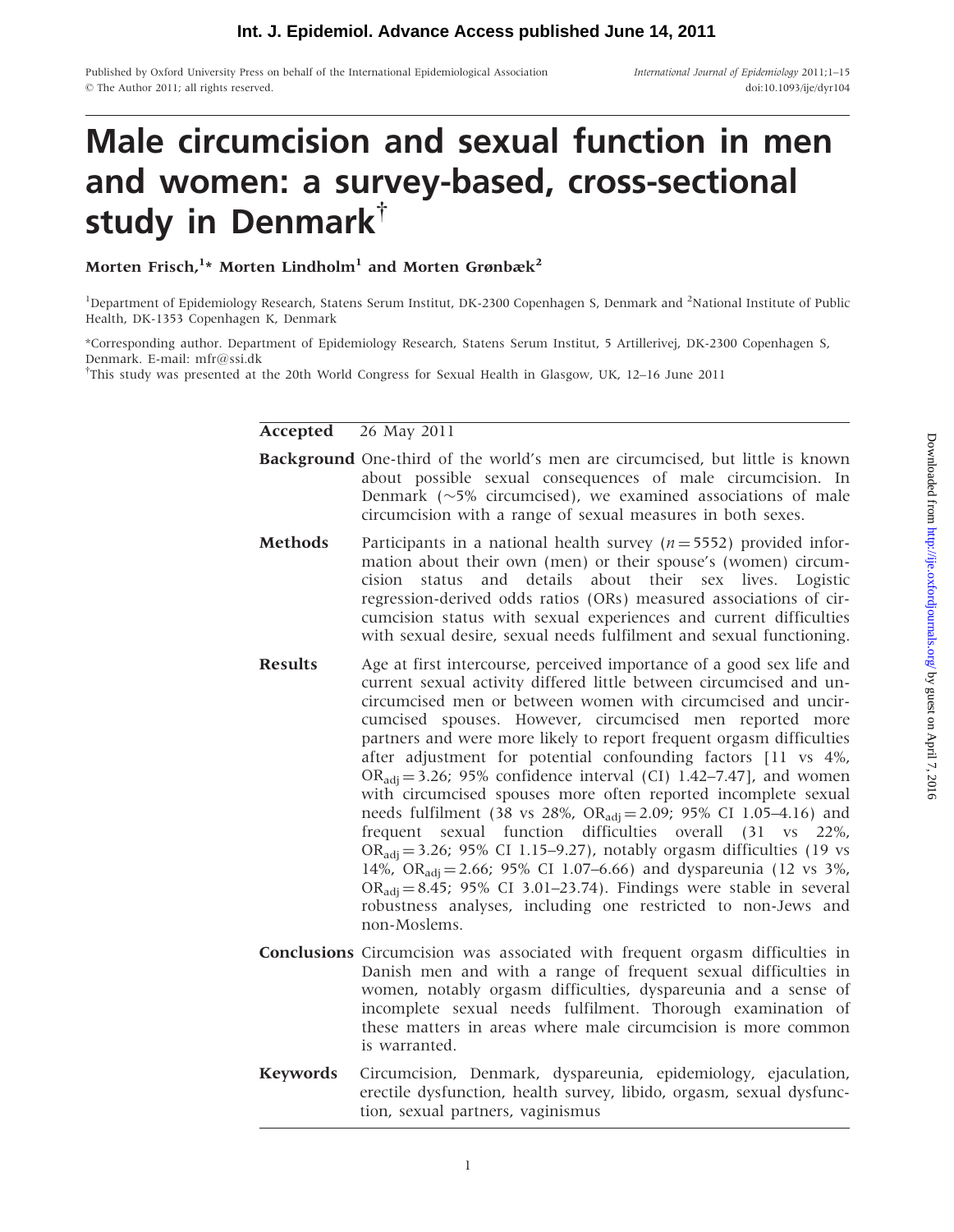# Introduction

For  $>60$  years it has been known from unselected population-based studies that the tight foreskin of newborn boys, a natural state sometimes referred to as physiological phimosis, regresses spontaneously during childhood and puberty,<sup>1</sup> leaving a freely mobile foreskin by age 17 years in 99% of boys.<sup>2</sup> Yet, prevention of the rare cases of pathological phimosis remains a leading argument for proponents of routine circumcision. Other claimed benefits of circumcision, such as reduced risks of balanoposthitis, sexually transmitted infections and penile cancer, can be achieved without tissue loss through the maintenance of good penile hygiene combined with proper use of condoms, and whether circumcision reduces the risk of urinary tract infections in infancy has been questioned.<sup>3,4</sup> Despite the fact that no professional medical organization recommends routine circumcision, not even in the USA where most newborn boys undergo the operation, $5$  it remains a widespread belief that circumcision provides superior penile hygiene and protects against urinary tract infections, phimosis, paraphimosis, balanoposthitis, venereal diseases and cancer.<sup>6,7</sup>

Considering the organ involved with its sensitive anatomical structures,<sup>8</sup> surprisingly few populationbased studies have been carried out to evaluate circumcision's possible sexual consequences.<sup>9–11</sup> A number of methodologically questionable reports have led to claims of impaired, improved or unaltered sexual function in circumcised men and their female partners. We wanted to explore these issues further, using data from a national health survey in Denmark, a country with a low prevalence of male circumcision. $^{12}$  In light of the conflicting literature, we deliberately did not set up a series of specific a priori hypotheses for the study.

# Materials and Methods

The Health and Morbidity Study is a series of interview surveys that has addressed matters of public health in Denmark since 1987.<sup>13</sup> The surveys are based on nationally representative samples of Danish citizens aged  $\geq 16$  years drawn randomly by their unique personal identification number in the continuously updated Danish Civil Registration System.14 Each identified person received an information letter with an invitation to participate. Upon written informed consent, participants underwent a structured personal interview in their home conducted by a professional interviewer. A total of 10 916 persons were invited to take part in that arm of the 2005 survey, which included questions about sexual health.

The interview covered matters related to health and morbidity, family situation, lifestyle and sociodemographic, cultural and religious background. After the

interview, participants were asked to complete a self-administered questionnaire covering more sensitive issues, including questions about circumcision status or, for women, circumcision status of the spouse or steady male partner (referred to hereafter as the spouse), general sexual experiences (age at first sexual intercourse, number of sex partners since age 15 years, perceived importance of having a good sex life, and frequency of sexual activity with a partner in the last year), and experiences in the last year of low or lacking sexual desire, of incomplete fulfilment of sexual needs, or of difficulties in relation to sexual functioning with a partner [men: erectile difficulties, delayed orgasm or complete anorgasmia (hereafter referred to as orgasm difficulties), premature ejaculation or dyspareunia; women: lubrication insufficiency, orgasm difficulties, dyspareunia or vaginismus]. The degree to which a given sexual difficulty was present was rated on a five-point Likert scale ('not at all', 'rarely', 'sometimes', 'often' or 'every time'), as described in detail elsewhere.<sup>15-17</sup>

### Statistical analysis

We used chi-squared tests to evaluate possible differences in background variables between participants and non-participants and differences in background variables and general sexual experiences between circumcised men and men with an intact foreskin (referred to hereafter as uncircumcised), and between women with circumcised and uncircumcised spouses.

Subsequently, by means of logistic regression analyses we calculated two sets of odds ratios (ORs) with accompanying 95% confidence intervals (CIs) for associations between the exposure variable, circumcision and the sexual outcome variables, low or lacking sexual desire, incomplete sexual needs fulfilment and sexual function difficulties, with the latter categorized as either dichotomous outcomes ('not at all' vs any frequency of sexual difficulties) or polytomous outcomes ['not at all' vs 'rarely' or 'sometimes' (i.e. occasional difficulties) vs 'often' or 'every time' (i.e. frequent difficulties)]. Dichotomized outcomes were used when <10% of circumcised men or <10% of women with circumcised spouses reported frequent difficulties for the sexual difficulty in question. One set of ORs was calculated with adjustment only for age (16–29, 30–44, 45–59,  $\geq 60$  years), and the other (referred to hereafter as  $OR_{\text{adj}}$ ), included adjustment for age and a number of other potentially confounding differences between circumcised and uncircumcised participants. Specifically,  $OR_{\text{adj}}$  were adjusted for age (16–29, 30–44, 45–59,  $\geq 60$  years), cultural background (Danish vs other; persons with at least one Danish-born parent were considered Danish), membership of religious community (yes vs no), three sociodemographic variables that were recently reported to be associated with sexual dysfunction in  $D$ enmark,<sup>15</sup> i.e. marital status (married vs not married), school attendance ( $\leq 9$ , 10–11,  $\geq 12$  years) and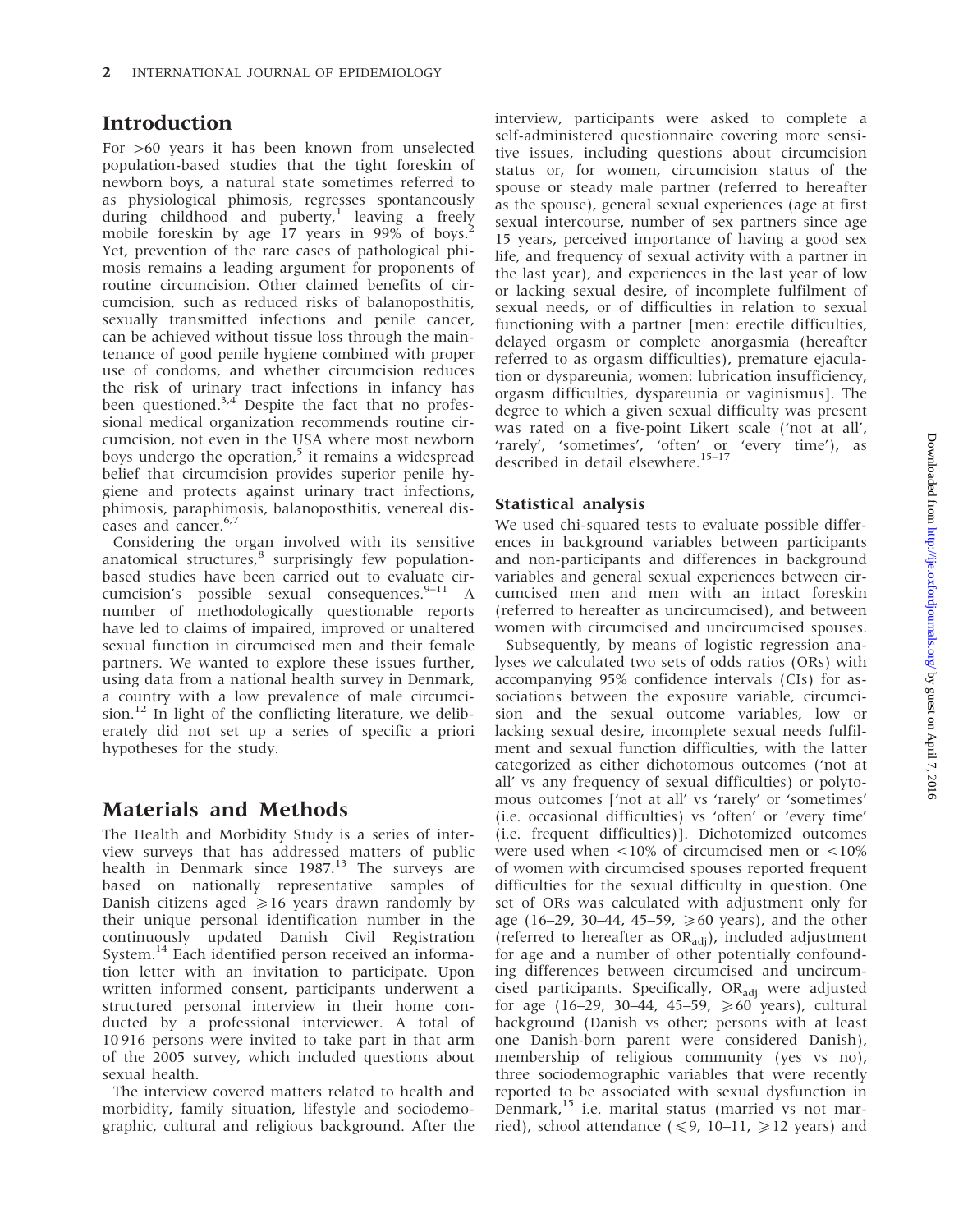household income in year 2004 (<400 000 vs  $\geqslant$  400 000 Danish Kroner; 100 000 Danish Kroner  $\sim$ 11 500 UK£  $\sim$ 13 400 Euros  $\sim$ 18 400 US\$), and age at first sexual intercourse  $(<17$  vs  $\geq 17$  years), number of sex partners since age 15 years (<4 vs  $\geq$ 4), and frequency of sexual activity with a partner in the last year ( $\geq$  weekly vs <weekly).

In 16 supplementary analyses, we examined the robustness of our main findings. First, we restricted the study population to participants whose cultural background was Danish, participants who were not Jews or Moslems, or participants aged 20–69 years (robustness analyses 1–3) to obtain less heterogeneous study populations. Secondly, we evaluated the impact of making various assumptions about men and women who provided no information about their circumcision status or that of their spouse (robustness analyses 4– 7). Thirdly, we evaluated the stability of our multivariate statistical model by adding or removing possible health-related, socioeconomic or behavioural confounders in the logistic regression analysis (robustness analyses 8–16).

All ORs express the odds among circumcised men (or women reporting a circumcised spouse) vs the odds among the reference category of uncircumcised men (or women reporting an uncircumcised spouse). ORs were calculated using the LOGISTIC procedure in SAS version 9.1.<sup>18</sup>

The study was approved by the Danish Data Inspection Board (approval nos 2001-54-0894, 2007-41-0022 and 2008-54-0472).

# Results

Of 10 916 invited persons (5395 men, 5521 women), 7275 (67%) underwent the initial personal interview and, of these, 76% (2573 men, 2979 women) returned the self-administered questionnaire, yielding overall participation rates of 48% for men and 54% for women. There were some sociodemographic differences between participants and non-participants, with non-participants comprising those who did not participate at all and those who underwent the personal interview but did not return the questionnaire. Participation rates were lower among individuals who were not currently married, those aged <40 or  $\geq$  70 years, and those living in the capital area. Moreover, according to information obtained in the personal interview, non-participants had poorer self-rated overall health, shorter school attendance, and shorter post-secondary education than participants (chi-squared tests; all  $P < 0.01$ ).

#### Men

Of the 2573 men, 87 (3%) had never had sexual intercourse, and another 141 (5%) did not provide information about their circumcision status. Selected background characteristics for the 2345 sexually experienced men who stated their circumcision status are shown in Table 1. Overall, 125 men (5%) reported that they were circumcised, with little variation by age, membership of a religious community, marital status or household income, although seven of eight Moslem or Jewish participants (88%) were circumcised. A high proportion (29%) of the rather few participants (i.e. 14 of 49) with a non-Danish background were circumcised, and more circumcised than uncircumcised men had attended school for  $\geqslant$  12 years.

#### General sexual experiences

There were few differences between the general sexual experiences of circumcised and uncircumcised men (Table 2). Median age at first sexual intercourse was 17 years and median number of sex partners since age 15 years was 4–9 in both groups, but circumcised men were more likely (38%) than uncircumcised men (28%) to report  $\geq 10$  sex partners (age-adjusted OR = 1.55; 95% CI 1.06-2.28). The perceived importance of having a good sex life was similar in the two groups, with 90% of circumcised and 89% of uncircumcised men considering a good sex life to be 'important', 'very important' or 'extremely important'. Similar proportions of circumcised (18%) and uncircumcised (15%) men reported no sexual activity with a partner in the last year.

All subsequent analyses were restricted to 1996 men who were sexually active with a partner in the last year and who reported their circumcision status as either circumcised  $(n = 103, 5\%)$  or uncircumcised  $(n = 1893, 95%)$ . Of the 103 circumcised men, 15 men (15%) reported the circumcision to have occurred before age 6 months. In both groups, the median frequency of partner-related sexual activity in the last year was one to three times per month.

#### Difficulties associated with sexual desire and fulfilment of sexual needs

Around half of the men reported episodes of low or lacking sexual desire in the last year (Table 3), with no major difference between circumcised and uncircumcised men  $(OR_{\text{adi}} = 1.34; 95\% \text{ CI} 0.85-2.12).$ Likewise, the two groups were equally likely to report incomplete sexual needs fulfilment in the last year ( $OR_{\text{adj}} = 1.05$ ; 95% CI 0.64-1.72).

#### Sexual function difficulties

Considering the sexual function difficulties together revealed no difference between circumcised and uncircumcised men (Table 4). The two most common sexual difficulties, premature ejaculation (reported as an occasional or frequent difficulty by 61%) and erectile difficulties (reported by 40%), were equally frequent in the two groups. Likewise, occasional orgasm difficulties were equally common among circumcised (29%) and uncircumcised (32%) men.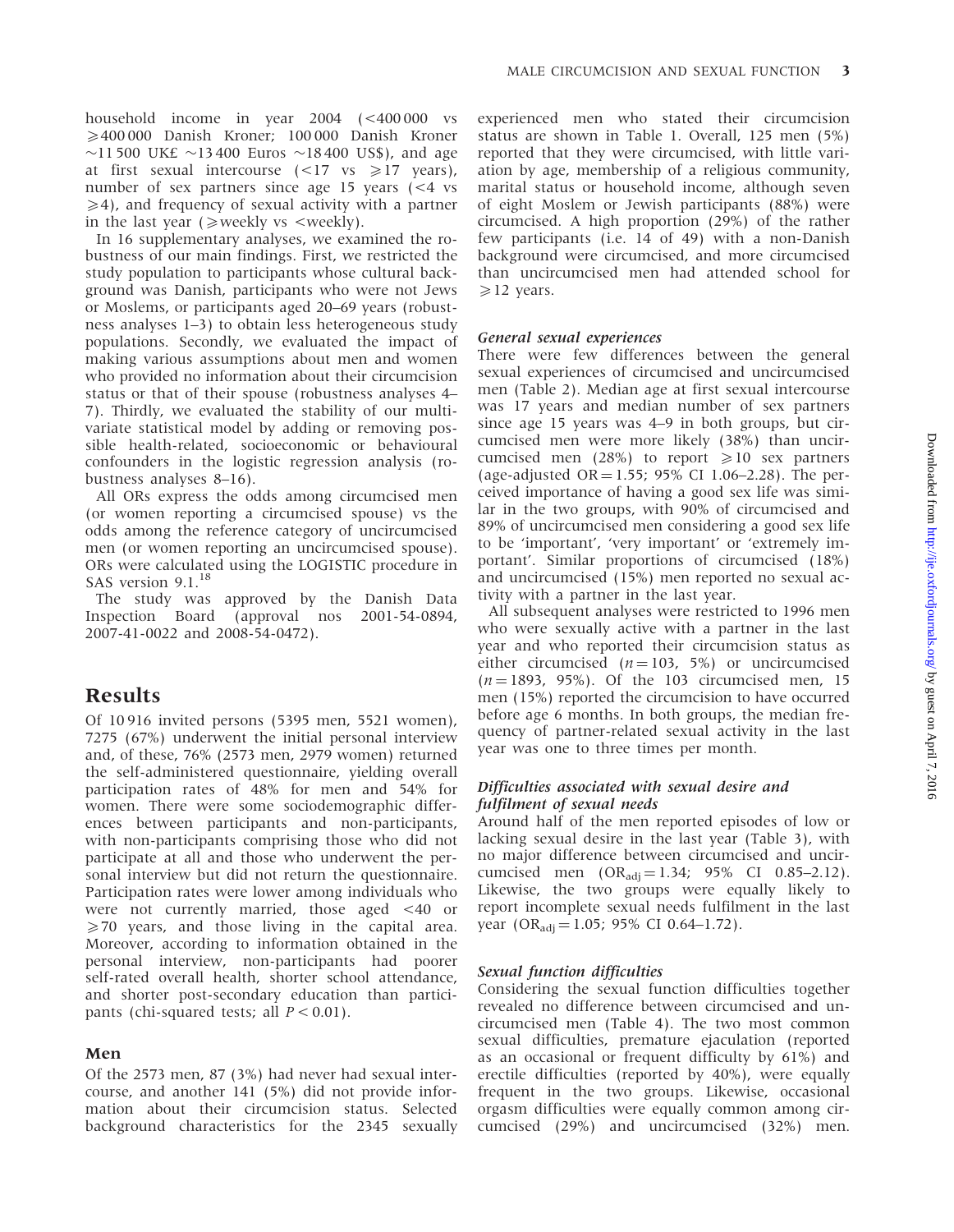|                                              | Men                                 |                                 | Women                                     |                                        |
|----------------------------------------------|-------------------------------------|---------------------------------|-------------------------------------------|----------------------------------------|
|                                              | Uncircumcised<br>$[n=2220; n (\%)]$ | Circumcised<br>$[n=125; n (%)]$ | Uncircumcised spouse<br>$[n=2151; n (%)]$ | Circumcised spouse<br>$[n=83; n (\%)]$ |
| Age (years)                                  |                                     |                                 |                                           |                                        |
| $16 - 29$                                    | 312(14)                             | 21 (17)                         | 344 (16)                                  | 18(22)                                 |
| $30 - 44$                                    | 603 (27)                            | 40 (32)                         | 675 (31)                                  | 29(35)                                 |
| $45 - 59$                                    | 667 (30)                            | 32(26)                          | 696 (32)                                  | 27 (33)                                |
| $\geqslant 60$                               | 638 (29)                            | 32(26)                          | 436 (20)                                  | 9(11)                                  |
| $\chi^2$ test for homogeneity                | $P = 0.42$                          |                                 | $P = 0.14$                                |                                        |
| Cultural background <sup>a</sup>             |                                     |                                 |                                           |                                        |
| Danish                                       | 2183 (98)                           | 111(89)                         | 2126 (99)                                 | 69 (83)                                |
| Other                                        | 35(2)                               | 14(11)                          | 25(1)                                     | 14(17)                                 |
| $\chi^2$ test for homogeneity                | P < 0.001                           |                                 | P < 0.001                                 |                                        |
| Membership of religious community            |                                     |                                 |                                           |                                        |
| Yes                                          | 1967 (89)                           | 103(84)                         | 2013 (94)                                 | 72 (87)                                |
| Lutheran protestant                          | 1850 (84)                           | 90 (73)                         | 1912 (89)                                 | 59 (71)                                |
| Roman catholic                               | 9(0.4)                              | 1(0.8)                          | 12(0.6)                                   | 2(2)                                   |
| Jehova's witness                             | 13(0.6)                             | 0(0)                            | 5(0.2)                                    | 1(1)                                   |
| Moslem                                       | 0(0)                                | 5(4)                            | 0(0)                                      | 6(7)                                   |
| Jew                                          | $1 (-0.1)$                          | 2(2)                            | $1 (-0.1)$                                | 1(1)                                   |
| Buddhist                                     | $2 (-0.1)$                          | 1(0.8)                          | $1 (-0.1)$                                | 0(0)                                   |
| Other specified                              | 17(0.8)                             | 0(0)                            | 23(1)                                     | 2(2)                                   |
| Unknown                                      | 75(3)                               | 4(3)                            | 58 (3)                                    | 1(1)                                   |
| N <sub>0</sub>                               | 235(11)                             | 20(16)                          | 129(6)                                    | 11(13)                                 |
| $\chi^2$ test for homogeneity <sup>b</sup>   | $P = 0.05$                          |                                 | $P = 0.008$                               |                                        |
| <b>Marital</b> status                        |                                     |                                 |                                           |                                        |
| Married                                      | 1385(62)                            | 68 (54)                         | 1417 (66)                                 | 59 (71)                                |
| Not married <sup>c</sup>                     | 835 (38)                            | 57 (46)                         | 734 (34)                                  | 24 (29)                                |
| $\chi^2$ test for homogeneity                | $P = 0.07$                          |                                 | $P = 0.33$                                |                                        |
| School attendance (years)                    |                                     |                                 |                                           |                                        |
| ${\leq} 9$                                   | 799 (37)                            | 30(26)                          | 553 (26)                                  | 18(23)                                 |
| $10 - 11$                                    | 748 (34)                            | 44 (38)                         | 761 (36)                                  | 18(23)                                 |
| $\geqslant$ 12                               | 631 (29)                            | 43 (37)                         | 798 (38)                                  | 42 (54)                                |
| $\chi^2$ test for homogeneity                | $P = 0.04$                          |                                 | $P = 0.01$                                |                                        |
| Household income, Danish Kroner <sup>d</sup> |                                     |                                 |                                           |                                        |
| $<$ 200 000                                  | 261(12)                             | 12(10)                          | 226(12)                                   | 11(16)                                 |
| 200 000-399 999                              | 552 (26)                            | 30(26)                          | 496 (26)                                  | 13(19)                                 |
| 400 000-599 999                              | 646 (31)                            | 42 (37)                         | 616 (32)                                  | 29(41)                                 |
| $\geq 600000$                                | 638 (30)                            | 31(27)                          | 589 (31)                                  | 17(24)                                 |
| $\chi^2$ test for homogeneity                | $P = 0.58$                          |                                 | $P = 0.17$                                |                                        |

Table 1 Background characteristics of 2345 men and of 2234 women with a spouse, by circumcision status, Denmark 2005

Numbers do not always add up to the total numbers of men and women due to missing information for some participants. <sup>a</sup>Persons with at least one Danish-born parent were considered Danish.

<sup>b</sup>Test for homogeneity for membership of religious community performed on dichotomous variable (yes, no).

c Including unmarried, separated, divorced, widowed and registered same-sex partners.

<sup>d</sup>Household income for the year 2004. 100 000 Danish Kroner ~11 500 UK£ ~13 400 Euros ~18 400 US\$.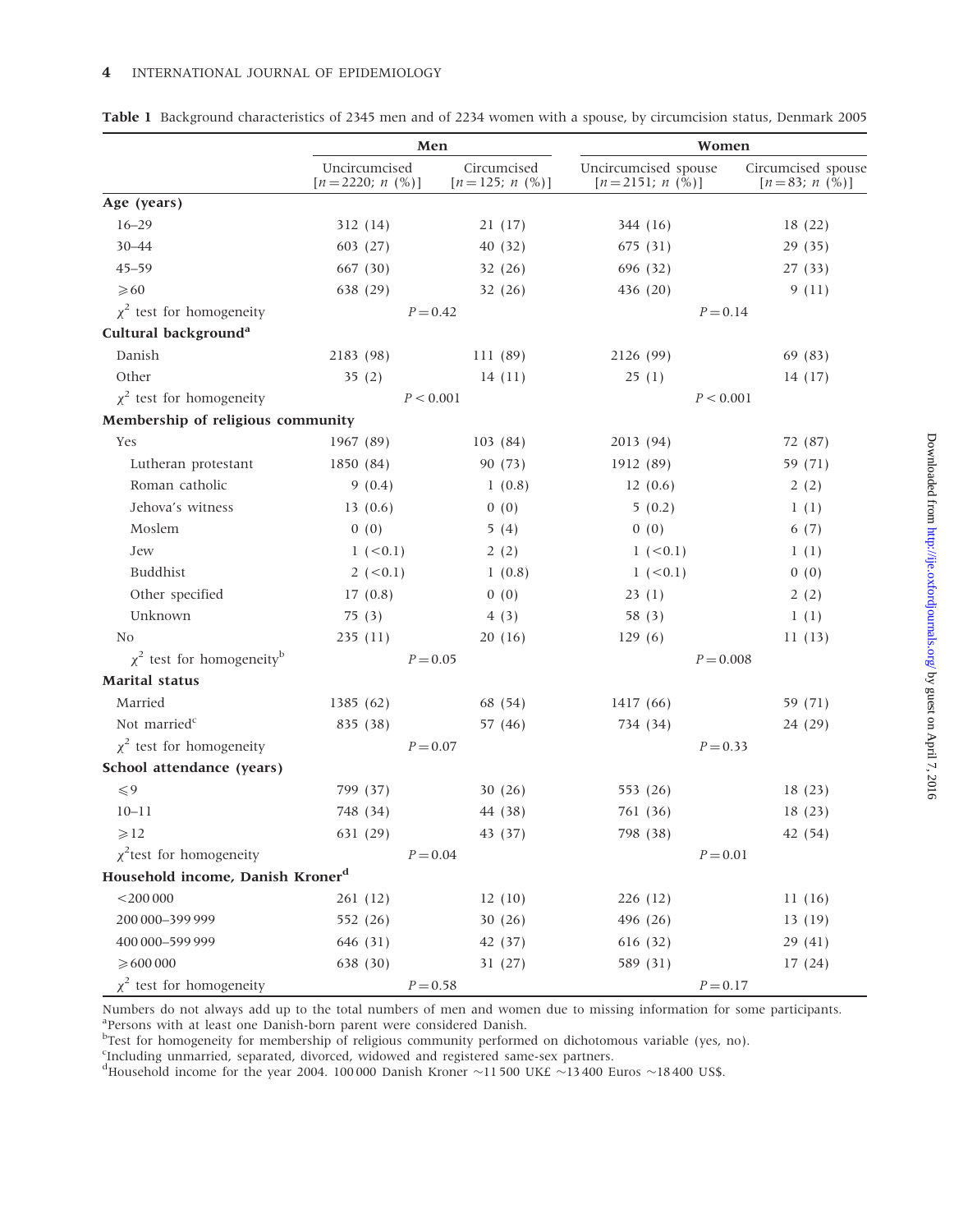|                                                                    | Men                                 |                                  | Women                                     |                                        |
|--------------------------------------------------------------------|-------------------------------------|----------------------------------|-------------------------------------------|----------------------------------------|
|                                                                    | Uncircumcised<br>$[n=2220; n (\%)]$ | Circumcised<br>$[n=125; n (\%)]$ | Uncircumcised spouse<br>$[n=2151; n (%)]$ | Circumcised spouse<br>$[n=83; n (\%)]$ |
| Age at first sexual intercourse (years)                            |                                     |                                  |                                           |                                        |
| $\leq 15$                                                          | 398 (20)                            | 28 (24)                          | 532 (26)                                  | 31(38)                                 |
| 16                                                                 | 309 (15)                            | 19(16)                           | 404 (20)                                  | 10(12)                                 |
| 17                                                                 | 346 (17)                            | 23(20)                           | 382 (19)                                  | 15(19)                                 |
| 18                                                                 | 345 (17)                            | 13(11)                           | 346 (17)                                  | 6(7)                                   |
| $\geqslant$ 19                                                     | 641 (31)                            | 34 (29)                          | 376 (18)                                  | 19(23)                                 |
| $\chi^2$ test for homogeneity                                      | $P = 0.39$                          |                                  | $P = 0.02$                                |                                        |
| Number of sex partners since age 15 years                          |                                     |                                  |                                           |                                        |
| 1                                                                  | 331 (16)                            | 25(21)                           | 438 (21)                                  | 19(23)                                 |
| $2 - 3$                                                            | 502 (24)                            | 22 (18)                          | 612(30)                                   | 20(24)                                 |
| $4 - 9$                                                            | 688 (32)                            | 28 (23)                          | 618 (30)                                  | 24 (29)                                |
| $10 - 19$                                                          | 322(15)                             | 26(21)                           | 277 (13)                                  | 14 (17)                                |
| $20 - 49$                                                          | 206(10)                             | 13(11)                           | 107(5)                                    | 4 (5)                                  |
| $\geqslant 50$                                                     | 73(3)                               | 7(6)                             | 18(1)                                     | 1(1)                                   |
| $\chi^2$ test for homogeneity <sup>a</sup>                         | $P = 0.04$                          |                                  | $P = 0.80$                                |                                        |
| Perceived importance of having a good sex life                     |                                     |                                  |                                           |                                        |
| Extremely important                                                | 635 (29)                            | 36 (30)                          | 518 (25)                                  | 18(22)                                 |
| Very important                                                     | 716 (33)                            | 36 (30)                          | 682 (32)                                  | 31 (37)                                |
| Important                                                          | 575 (27)                            | 37 (31)                          | 632 (30)                                  | 26(31)                                 |
| Not very important                                                 | 182(8)                              | 9(7)                             | 205(10)                                   | 8(10)                                  |
| Not at all important                                               | 56(3)                               | 3(2)                             | 62(3)                                     | 0(0)                                   |
| $\chi^2$ test for homogeneity <sup>b</sup>                         | $P = 0.75$                          |                                  | $P = 0.68$                                |                                        |
| Sexual activity with partner last year                             |                                     |                                  |                                           |                                        |
| Active                                                             | 1893 (85)                           | 103(82)                          | 1907 (89)                                 | 75 (90)                                |
| Inactive                                                           | 327 (15)                            | 22(18)                           | 244(11)                                   | 8(10)                                  |
| $\chi^2$ test for homogeneity                                      | $P = 0.38$                          |                                  | $P = 0.63$                                |                                        |
| Frequency of sexual activity with a partner last year <sup>c</sup> |                                     |                                  |                                           |                                        |
| $\geqslant$ 3 times per week                                       | 193(11)                             | 8 (8)                            | 228 (13)                                  | 17(24)                                 |
| 1-2 times per week                                                 | 643 (36)                            | 32 (32)                          | 711 (40)                                  | 19(26)                                 |
| 1-3 times per month                                                | 647 (36)                            | 39 (39)                          | 597 (33)                                  | 28 (39)                                |
| <1 time per month                                                  | 302 (17)                            | 21(21)                           | 255 (14)                                  | 8(11)                                  |
| $\chi^2$ test for homogeneity                                      | $P = 0.52$                          |                                  | $P = 0.01$                                |                                        |

Table 2 Sexual experiences of 2345 men and of 2234 women with a spouse, by circumcision status, Denmark 2005

Numbers do not always add up to the total numbers of men and women due to missing information for some participants. <sup>a</sup>Categories '20–49' and ' $\geq 50'$  combined.

<sup>b</sup>Categories 'Not very important' and 'Not at all important' combined.

c Among 1996 men who were sexually active with a partner in the last year and 1982 women who were married or in a steady relationship and who were sexually active with a partner in the past year.

However, circumcised men (11%) were more likely than uncircumcised men (4%) to report frequent orgasm difficulties ( $OR_{\text{adj}} = 3.26$ ; 95% CI 1.42-7.47). Proportions reporting occasional or frequent episodes of dyspareunia did not differ between circumcised (10%) and uncircumcised (9%) men  $(OR_{\text{adj}} = 1.31)$ ; 95% CI 0.61–2.83); only one circumcised (1.1%) and one uncircumcised (0.06%) man reported frequent episodes of dyspareunia.

#### Women

Of the 2979 women, 120 (4%) had never had sexual intercourse. Another 322 women (11%) had no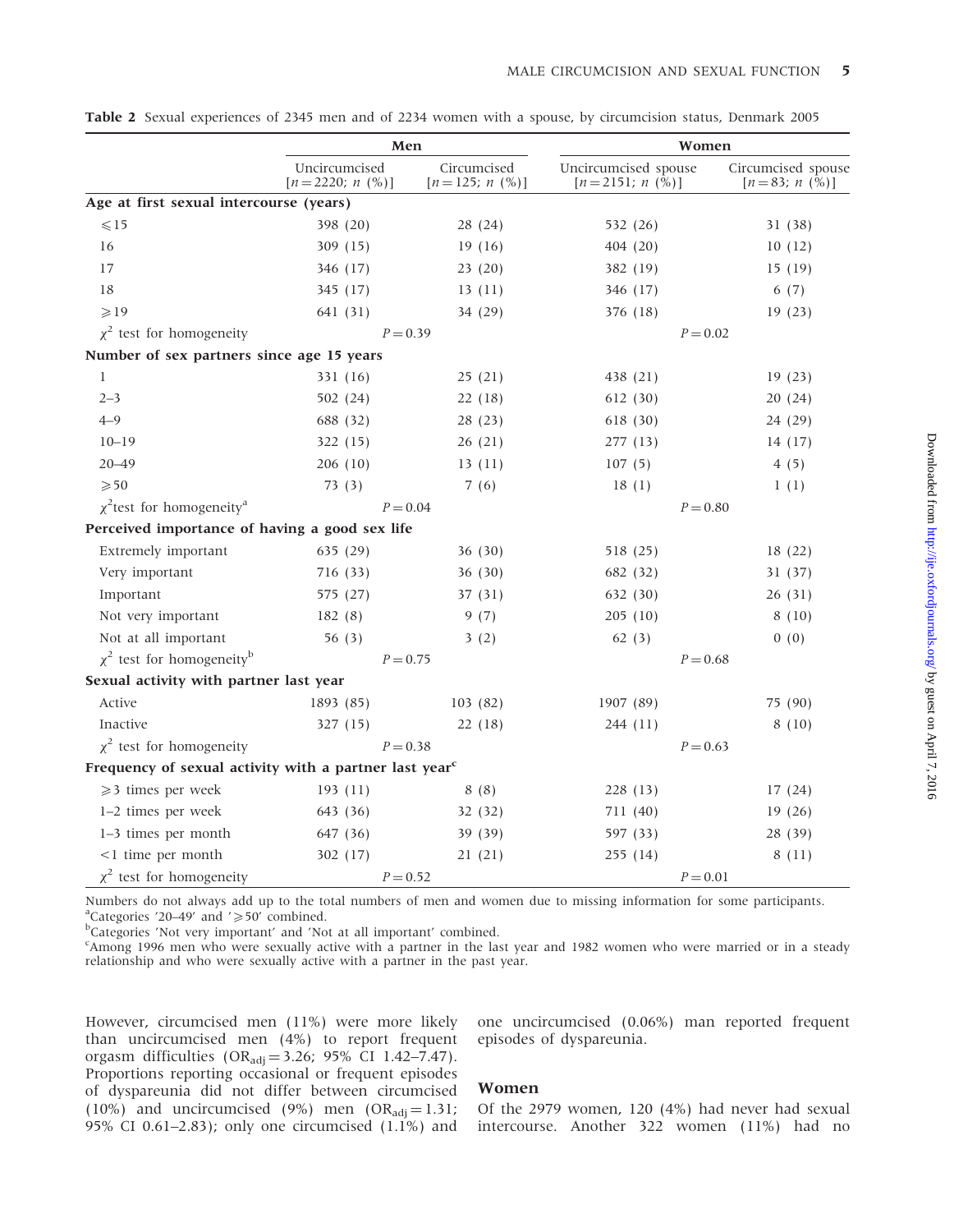| OR <sup>c</sup> adj (95% CI)<br>$1.34(0.85 - 2.12)$<br>$2.65(0.80 - 8.73)$<br>$1$ (ref)<br>(ref)<br>$1.38(0.92-2.08)$<br>$2.18(0.94 - 5.08)$<br>OR <sup>b</sup> (95% CI)<br>$1$ (ref)<br>(ref)<br>938 (51)<br>1564 (84)<br>59 (82)<br>68 (92)<br>60 (58)<br>30 (60)<br>Yes<br>299 (16)<br>901 (49)<br>13 (18)<br>20 (40)<br>43 (42)<br>6(8)<br>$_{\rm Xo}$<br>Uncircumcised spouse<br>Circumcised spouse<br>Uncircumcised<br>Circumcised<br>Unknown $^{d}$<br>Unknown <sup>d</sup><br>Men | Low or lacking sexual desire <sup>a</sup> |                |          | Incomplete sexual needs fulfilment <sup>a</sup> |                                       |
|-------------------------------------------------------------------------------------------------------------------------------------------------------------------------------------------------------------------------------------------------------------------------------------------------------------------------------------------------------------------------------------------------------------------------------------------------------------------------------------------|-------------------------------------------|----------------|----------|-------------------------------------------------|---------------------------------------|
|                                                                                                                                                                                                                                                                                                                                                                                                                                                                                           |                                           | $\overline{X}$ | Yes      | OR <sup>b</sup> (95% CI)                        | $OR_{\text{adj}}^c (95\% \text{ CI})$ |
|                                                                                                                                                                                                                                                                                                                                                                                                                                                                                           |                                           |                |          |                                                 |                                       |
| Women                                                                                                                                                                                                                                                                                                                                                                                                                                                                                     |                                           | 1087 (59)      | 755 (41) | $1$ (ref)                                       | $1$ (ref)                             |
|                                                                                                                                                                                                                                                                                                                                                                                                                                                                                           |                                           | 55 (55)        | 45 (45)  | $1.14(0.76 - 1.72)$                             | $1.05(0.64 - 1.72)$                   |
|                                                                                                                                                                                                                                                                                                                                                                                                                                                                                           |                                           | 29 (46)        | 34 (54)  |                                                 |                                       |
|                                                                                                                                                                                                                                                                                                                                                                                                                                                                                           |                                           |                |          |                                                 |                                       |
|                                                                                                                                                                                                                                                                                                                                                                                                                                                                                           |                                           | 1336 (72)      | 508 (28) | (ref)                                           | (ref)                                 |
|                                                                                                                                                                                                                                                                                                                                                                                                                                                                                           |                                           | 45 (62)        | 28 (38)  | $1.76$ $(1.08 - 2.86)$                          | $2.09(1.05-4.16)$                     |
|                                                                                                                                                                                                                                                                                                                                                                                                                                                                                           |                                           | 47 (47)        | 52 (53)  |                                                 |                                       |
| Numbers for the individual sexual difficulties do not add up to the total numbers of men and women because 2–3% of participants provided no information about sexual desire<br>or sexual needs fulfilment.                                                                                                                                                                                                                                                                                |                                           |                |          |                                                 |                                       |

ى مدرسات مدة المعامل المعالمين المعالمين المعامل المعاملات المعاملات المعاملات المعاملات المعامل المعاملات الم<br>"OR adjusted for age, cultural background, membership of religious community, marital status, school attendanc comparison of participants whose sexual needs were met 'partly', 'a little', 'not at all' or who had 'no experience (No). OR for incomplete sexual needs fulfilment based on a comparison of participants whose sexual needs were met 'partly', 'a little', 'not at all' or who had 'no cOR adjusted for age, cultural background, membership of religious community, marital status, school attendance, household income, age at first sexual intercourse, number of experience (N0). OR for incomplete sexual needs fulfilment based on a comparison of participants whose sexual needs were<br>sexual needs' in the last year (Yes) vs participants whose sexual needs were met 'completely' or 'alm sexual needs' in the last year (Yes) vs participants whose sexual needs were met 'completely' or 'almost completely' (No). sex partners since age 15 years and frequency of sexual activity with a partner in the past year. for age. bOR adjusted for age. 'OR adjusted

spouse, and 303 (10%) either did not know or provided no information about their spouse's circumcision status. Table 1 shows the background characteristics of the 2234 sexually experienced women with a spouse stratified by the reported circumcision status of the spouse. Women with circumcised and uncircumcised spouses did not differ markedly with respect to age, marital status or household income but, as seen for men, women with circumcised spouses were more likely to have a non-Danish background and to have attended school for  $\geq 12$  years. However, while fewer women with circumcised (87%) than uncircumcised (94%) spouses were members of a religious community, seven of eight women who were Moslems or Jews (88%) had circumcised spouses.

#### General sexual experiences

As for men, the median age at first sexual intercourse was 17 years in both groups (Table 2). Median number of sex partners after age 15 years was 2–3 in women with uncircumcised spouses and 4–9 in women with circumcised spouses. Having a good sex life was 'important', 'very important' or 'extremely important' to 90% of women with circumcised spouses and 87% of women with uncircumcised spouses. Similar proportions of women with circumcised (10%) and uncircumcised (11%) spouses reported no sexual activity with a partner in the last year.

All subsequent analyses were restricted to 1982 sexually active women who reported their spouse's circumcision status to be either circumcised  $(n = 75)$ , 4%) or uncircumcised ( $n = 1907, 96%$ ). Age at circumcision in the spouse was known by 71 women, with 20 (28%) reporting circumcision to have occurred before age 6 months. The median frequency of sexual activity in the last year was 1–2 times per week in both groups.

#### Difficulties associated with sexual desire and fulfilment of sexual needs

The majority of women with circumcised spouses (92%) and of women with uncircumcised spouses (84%), reported episodes of low or lacking sexual desire in the last year (OR<sub>adj</sub> = 2.65; 95% CI 0.80– 8.73) (Table 3). Women with circumcised spouses (38%) more often than women with uncircumcised spouses (28%) reported that their sexual needs were incompletely fulfilled  $(OR_{\text{adj}} = 2.09; 95\% \text{ CI } 1.05-$ 4.16).

#### Sexual function difficulties

dUnknown circumcision status.

Sexual function difficulties were consistently more often reported by women with circumcised than uncircumcised spouses (Table 5). Sexual function difficulties overall, orgasm difficulties, lubrication insufficiency, dyspareunia and vaginismus were reported to have occurred either occasionally or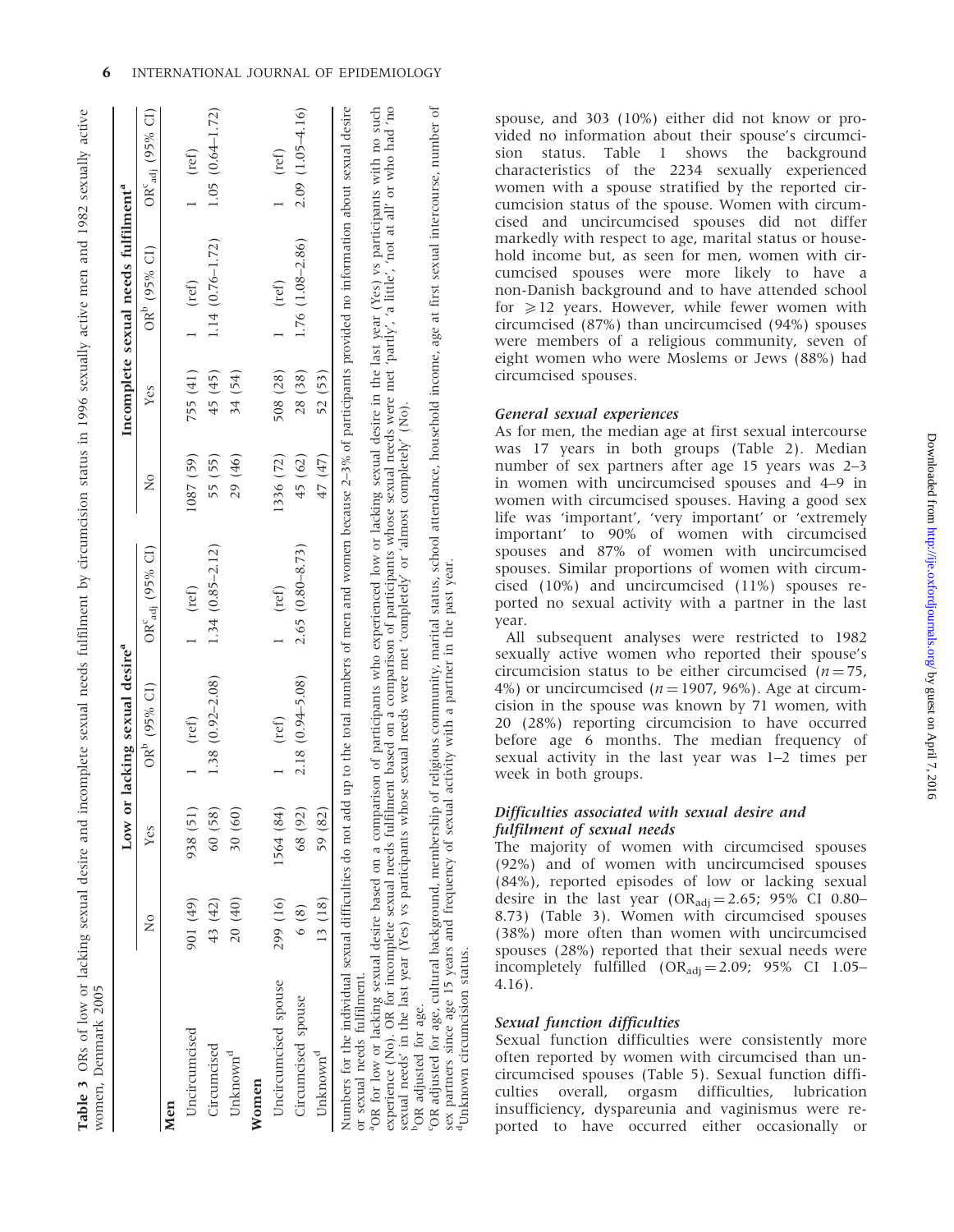|                                                                    | No difficulties                                                                                                                                                                         |                         | Occasional difficulties <sup>a</sup>             |                                                                                                                                                                                                                                                                                                                                                                    |          | Frequent difficulties <sup>a</sup> |                                            |
|--------------------------------------------------------------------|-----------------------------------------------------------------------------------------------------------------------------------------------------------------------------------------|-------------------------|--------------------------------------------------|--------------------------------------------------------------------------------------------------------------------------------------------------------------------------------------------------------------------------------------------------------------------------------------------------------------------------------------------------------------------|----------|------------------------------------|--------------------------------------------|
|                                                                    | $n\; (%)$                                                                                                                                                                               | n(%)                    | OR <sup>b</sup> (95% CI)                         | $ORc$ adj (95% CI)                                                                                                                                                                                                                                                                                                                                                 | n(%)     | OR <sup>b</sup> (95% CI)           | $\widehat{c}$<br>$ORc$ <sub>adj</sub> (95% |
| Sexual function difficulties, overall <sup>d</sup>                 |                                                                                                                                                                                         |                         |                                                  |                                                                                                                                                                                                                                                                                                                                                                    |          |                                    |                                            |
| Uncircumcised                                                      | 367 (21)                                                                                                                                                                                | (63)<br>1116            | (ref)<br>$\overline{ }$                          | (ref)                                                                                                                                                                                                                                                                                                                                                              | 296 (17) | (ref)                              | (rcf)                                      |
| Circumcised                                                        | 21 (21)                                                                                                                                                                                 | (55)<br>54              | $0.85(0.51 - 1.43)$                              | $0.73$ $(0.42 - 1.27)$                                                                                                                                                                                                                                                                                                                                             | 24 (24)  | $1.46(0.78-2.72)$                  | $1.29(0.66 - 2.53)$                        |
| Unknown <sup>e</sup>                                               | 5(17)                                                                                                                                                                                   | (47)<br>$\overline{14}$ |                                                  |                                                                                                                                                                                                                                                                                                                                                                    | 11(37)   |                                    |                                            |
| Premature ejaculation                                              |                                                                                                                                                                                         |                         |                                                  |                                                                                                                                                                                                                                                                                                                                                                    |          |                                    |                                            |
| Uncircumcised                                                      | 670 (39)                                                                                                                                                                                | (52)<br>890             | (ref)                                            | (rcf)                                                                                                                                                                                                                                                                                                                                                              | 162(9)   | (ref)                              | (rcf)                                      |
| Circumcised                                                        | 38 (41)                                                                                                                                                                                 | (47)<br>4               | $0.86(0.55-1.35)$                                | $0.86(0.52 - 1.41)$                                                                                                                                                                                                                                                                                                                                                | 11 (12)  | $1.20(0.60-2.39)$                  | $1.23(0.58-2.60)$                          |
| Unknown <sup>e</sup>                                               | 4(18)                                                                                                                                                                                   | 59)<br>13               |                                                  |                                                                                                                                                                                                                                                                                                                                                                    | 5(23)    |                                    |                                            |
| Erectile difficulties                                              |                                                                                                                                                                                         |                         |                                                  |                                                                                                                                                                                                                                                                                                                                                                    |          |                                    |                                            |
| Uncircumcised                                                      | 1062 (60)                                                                                                                                                                               | (33)<br>572             | (ref)                                            | (ref)                                                                                                                                                                                                                                                                                                                                                              | 125(7)   | (ref)                              | (rcf)                                      |
| Circumcised                                                        | 59 (61)                                                                                                                                                                                 | (29)<br>28              | $0.93$ $(0.57 - 1.52)$                           | $0.92(0.54 - 1.58)$                                                                                                                                                                                                                                                                                                                                                | 10(10)   | $1.57(0.72 - 3.45)$                | 1.46 $(0.62 - 3.46)$                       |
| $Unknown^e$                                                        | 9(31)                                                                                                                                                                                   | (52)<br>15              |                                                  |                                                                                                                                                                                                                                                                                                                                                                    | 5 (17)   |                                    |                                            |
| Orgasm difficulties                                                |                                                                                                                                                                                         |                         |                                                  |                                                                                                                                                                                                                                                                                                                                                                    |          |                                    |                                            |
| Uncircumcised                                                      | 1094 (65)                                                                                                                                                                               | (32)<br>537             | (ref)                                            | (ref)                                                                                                                                                                                                                                                                                                                                                              | 63 (4)   | (ref)                              | (rcf)                                      |
| Circumcised                                                        | 57 (60)                                                                                                                                                                                 | (29)<br>28              | $1.05(0.65 - 1.68)$                              | $0.94(0.55 - 1.61)$                                                                                                                                                                                                                                                                                                                                                | 10(11)   | 3.21 (1.55-6.66)                   | $3.26(1.42 - 7.47)$                        |
| Unknown <sup>e</sup>                                               | 12(52)                                                                                                                                                                                  | (43)<br>$\overline{10}$ |                                                  |                                                                                                                                                                                                                                                                                                                                                                    | 1(4)     |                                    |                                            |
|                                                                    | No difficulties                                                                                                                                                                         |                         | Occasional or frequent difficulties <sup>a</sup> |                                                                                                                                                                                                                                                                                                                                                                    |          |                                    |                                            |
|                                                                    | $n\; (%)$                                                                                                                                                                               | (%)<br>$\mu$            | OR <sup>b</sup> (95% CI)                         | OR' <sub>adj</sub> (95% CI)                                                                                                                                                                                                                                                                                                                                        |          |                                    |                                            |
| Dyspareunia                                                        |                                                                                                                                                                                         |                         |                                                  |                                                                                                                                                                                                                                                                                                                                                                    |          |                                    |                                            |
| Uncircumcised                                                      | 1543 (91)                                                                                                                                                                               | 152 (9)                 | (ref)                                            | (ref)                                                                                                                                                                                                                                                                                                                                                              |          |                                    |                                            |
| Circumcised                                                        | 85 (90)                                                                                                                                                                                 | 9(10)                   | $1.07(0.53 - 2.18)$                              | $1.31(0.61 - 2.83)$                                                                                                                                                                                                                                                                                                                                                |          |                                    |                                            |
| $Unknowne$                                                         | 17 (77)                                                                                                                                                                                 | (23)<br>$\sqrt{2}$      |                                                  |                                                                                                                                                                                                                                                                                                                                                                    |          |                                    |                                            |
| particular sexual difficulty.<br><sup>b</sup> OR adjusted for age. | <sup>a</sup> Occasional difficulties occurred 'rarely' or 'sometimes'<br>'OR adjusted for age, cultural background, membership<br>Numbers for the individual sexual difficulties do not |                         |                                                  | add up to the total numbers of men and women because 7-10% of participants provided no information about the<br>of religious community, marital status, school attendance, household income, age at first sexual intercourse, number of<br>during sexual activity with a partner in the last year, whereas frequent difficulties occurred 'often' or 'every time'. |          |                                    |                                            |
|                                                                    | sex nartners since age 15 years and frequency of sexual activity with a nartner in the past year                                                                                        |                         |                                                  |                                                                                                                                                                                                                                                                                                                                                                    |          |                                    |                                            |

 $\frac{1}{\sqrt{2}}$  $\ddot{\epsilon}$ ٣Ļ ة ec:<br>منابعة ec:  $\frac{1}{2}$  $\ddot{ }$ 

sex partners since age 15 years and frequency of sexual activity with a partner in the past year.<br><sup>d</sup>Sexual function difficulties, overall include premature ejaculation, erectile difficulties, orgasm difficulties and dyspa sex partners since age 15 years and frequency of sexual activity with a partner in the past year.

dSexual function difficulties, overall include premature ejaculation, erectile difficulties, orgasm difficulties and dyspareunia. eUnknown circumcision status.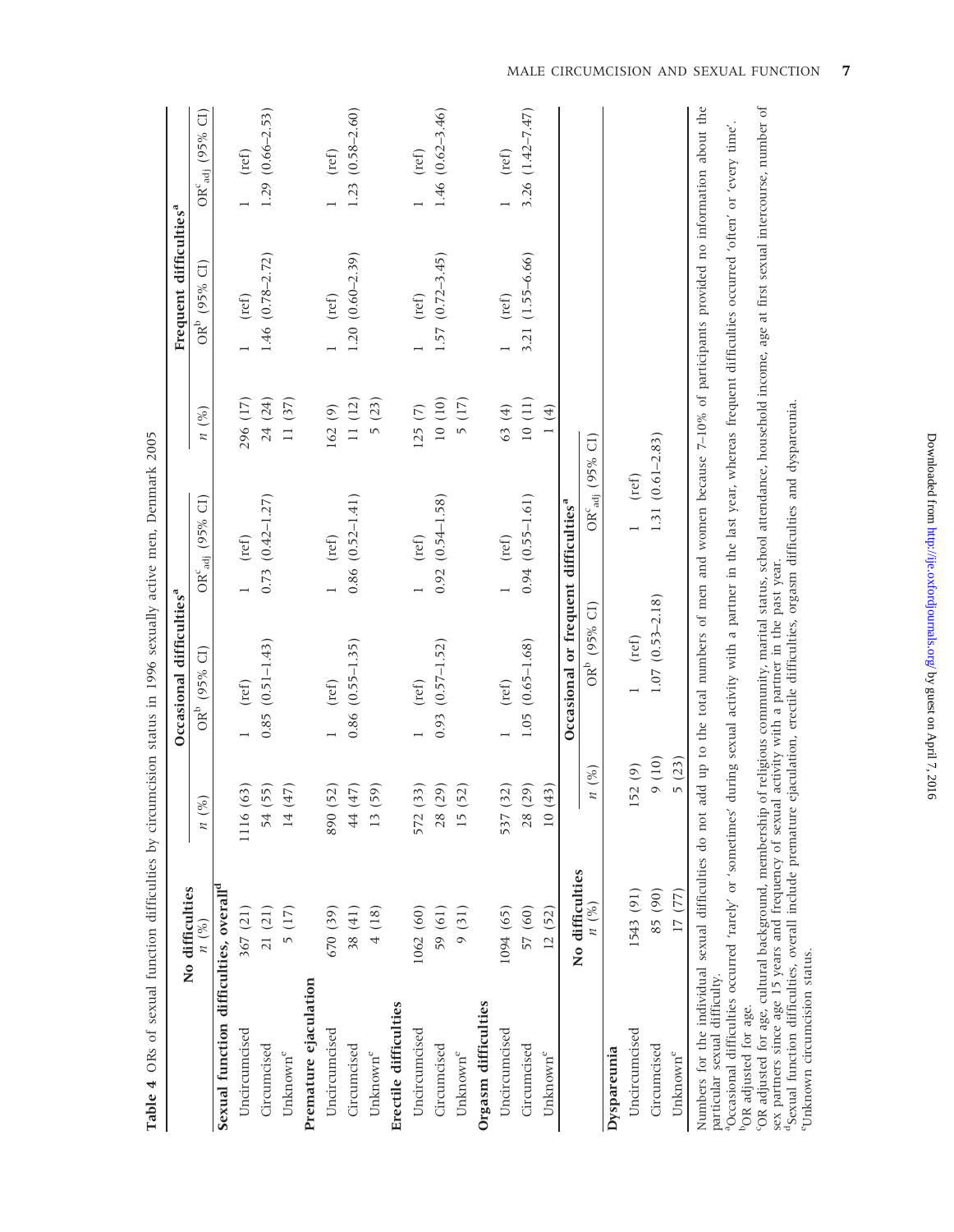|                                                                                          | No difficulties |                                  | Occasional difficulties <sup>a</sup> |                                                  |                                  | Frequent difficulties <sup>a</sup>                                                                                      |                                                            |
|------------------------------------------------------------------------------------------|-----------------|----------------------------------|--------------------------------------|--------------------------------------------------|----------------------------------|-------------------------------------------------------------------------------------------------------------------------|------------------------------------------------------------|
|                                                                                          | n(%)            | $n\left(\frac{\infty}{6}\right)$ | $(95%$ CI)<br>$OR^b$                 | OR <sup>c</sup> adj (95% CI)                     | $n\left(\frac{\infty}{6}\right)$ | $\widehat{c}$<br>OR <sup>b</sup> (95%                                                                                   | $\widehat{\cup}$<br>$\text{OR}^\text{c}_{\text{adj}}$ (95% |
| Sexual function difficulties, overall <sup>d</sup>                                       |                 |                                  |                                      |                                                  |                                  |                                                                                                                         |                                                            |
| Uncircumcised spouse                                                                     | 357 (20)        | 1021 (58)                        | (ref)                                | (ref)                                            | 384 (22)                         | (ref)                                                                                                                   | (ref)                                                      |
| Circumcised spouse                                                                       | 7(10)           | 42 (59)                          | $2.09(0.93 - 4.71)$                  | $(0.73 - 5.09)$<br>1.92                          | 22(31)                           | $3.01(1.26 - 7.19)$                                                                                                     | $3.26$ (1.15-9.27)                                         |
| Unknown <sup>e</sup>                                                                     | 11(28)          | 19(49)                           |                                      |                                                  | 9(23)                            |                                                                                                                         |                                                            |
| Orgasm difficulties                                                                      |                 |                                  |                                      |                                                  |                                  |                                                                                                                         |                                                            |
| Uncircumcised spouse                                                                     | 536 (31)        | 924 (54)                         | (ref)                                | (ref)                                            | 246 (14)                         | (ref)                                                                                                                   | (ref)                                                      |
| Circumcised spouse                                                                       | 16(23)          | 40 (58)                          | $1.47(0.82 - 2.66)$                  | $1.76$ $(0.83-3.70)$                             | 13 (19)                          | $1.81(0.85-3.85)$                                                                                                       | $2.66$ $(1.07-6.66)$                                       |
| Unknown <sup>e</sup>                                                                     | 11(31)          | 22(61)                           |                                      |                                                  | 3(8)                             |                                                                                                                         |                                                            |
| Lubrication insufficiency                                                                |                 |                                  |                                      |                                                  |                                  |                                                                                                                         |                                                            |
| Uncircumcised spouse                                                                     | 744 (43)        | 772 (45)                         | (ref)                                | (ref)                                            | 202 (12)                         | (ref)                                                                                                                   | (ref)                                                      |
| Circumcised spouse                                                                       | 23 (33)         | 36 (52)                          | $1.53(0.89 - 2.62)$                  | $(0.89 - 3.30)$<br>1.72                          | 10(14)                           | $1.69$ (0.78-3.68)                                                                                                      | $2.03(0.80 - 5.18)$                                        |
| Unknown <sup>e</sup>                                                                     | 13(38)          | 16(47)                           |                                      |                                                  | 5 (15)                           |                                                                                                                         |                                                            |
| Dyspareunia                                                                              |                 |                                  |                                      |                                                  |                                  |                                                                                                                         |                                                            |
| Uncircumcised spouse                                                                     | 1225 (73)       | 402 (24)                         | (ref)                                | (ref)                                            | 56 (3)                           | (ref)                                                                                                                   | (ref)                                                      |
| Circumcised spouse                                                                       | 37 (54)         | 23 (34)                          | $1.86(1.08-3.19)$                    | $1.66$ $(0.84-3.29)$                             | 8 (12)                           | $4.77(2.10-10.85)$                                                                                                      | $8.45(3.01-23.74)$                                         |
| Unknown <sup>e</sup>                                                                     | 24 (80)         | 4(13)                            |                                      |                                                  | 2(7)                             |                                                                                                                         |                                                            |
|                                                                                          | No difficulties |                                  |                                      | Occasional or frequent difficulties <sup>a</sup> |                                  |                                                                                                                         |                                                            |
|                                                                                          | $n\; (%)$       | $n\left(\frac{\infty}{6}\right)$ | OR <sup>b</sup> (95% CI)             |                                                  | $OR_{\text{adj}}$ (95% CI)       |                                                                                                                         |                                                            |
| Vaginismus                                                                               |                 |                                  |                                      |                                                  |                                  |                                                                                                                         |                                                            |
| Uncircumcised spouse                                                                     | 1600 (96)       | 75 (4)                           | (ref)                                | (ref)                                            |                                  |                                                                                                                         |                                                            |
| Circumcised spouse                                                                       | 59 (91)         | (6)                              | $2.19(0.91 - 5.25)$                  |                                                  | $2.06(0.59 - 7.13)$              |                                                                                                                         |                                                            |
| Unknown <sup>e</sup>                                                                     | 26 (90)         | 3(10)                            |                                      |                                                  |                                  |                                                                                                                         |                                                            |
| Numbers for the individual sexual difficulties do not a<br>particular sexual difficulty. |                 |                                  |                                      |                                                  |                                  | dd up to the total numbers of men and women because 10-12% of participants provided no information about the            |                                                            |
| <sup>a</sup> Occasional difficulties occurred 'rarely' or 'sometimes'                    |                 |                                  |                                      |                                                  |                                  | during sexual activity with a partner in the last year, whereas frequent difficulties occurred 'often' or 'every time'. |                                                            |
| <sup>b</sup> OR adjusted for age.                                                        |                 |                                  |                                      |                                                  |                                  |                                                                                                                         |                                                            |
| 'OR adjusted for age, cultural background, membership                                    |                 |                                  |                                      |                                                  |                                  | of religious community, marital status, school attendance, household income, age at first sexual intercourse, number of |                                                            |

sex partners since age 15 years, and frequency of sexual activity with a partner in the past year.<br>"Sexual function difficulties, overall include orgasm difficulties, lubrication insufficiency, dyspareunia and vaginismus.<br> sex partners since age 15 years, and frequency of sexual activity with a partner in the past year.

dSexual function difficulties, overall include orgasm difficulties, lubrication insufficiency, dyspareunia and vaginismus.

eUnknown circumcision status of spouse.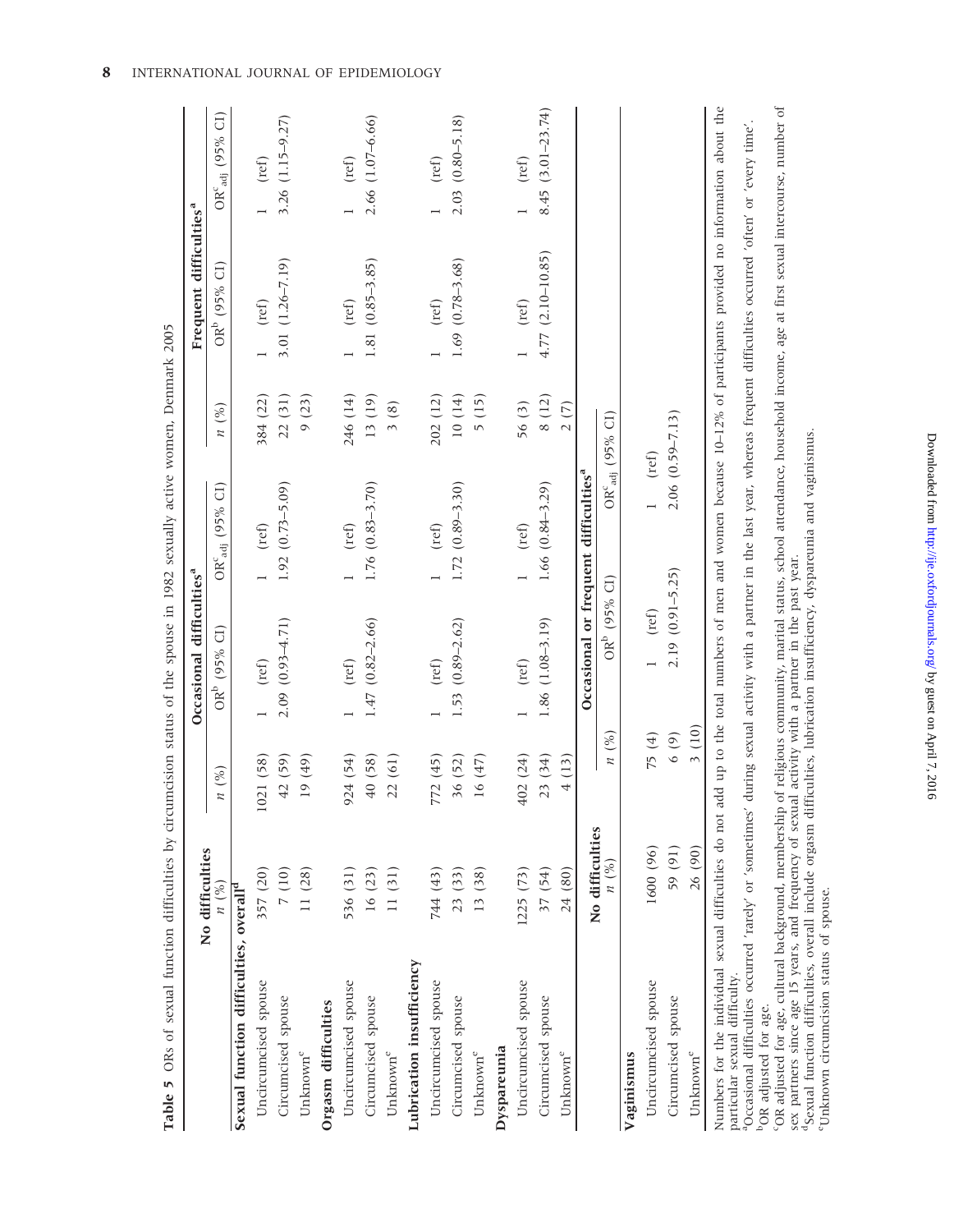frequently in the last year by 90, 77, 67, 46 and 9% of women with circumcised spouses as compared with 80, 69, 57, 27 and 4%, respectively, of women with uncircumcised spouses. Most notably, frequent sexual function difficulties overall (31 vs 22%,  $OR_{\text{adj}} = 3.26$ ; 95% CI 1.15–9.27), frequent orgasm difficulties (19 vs 14%,  $OR_{\text{adi}} = 2.66$ ; 95% CI 1.07-6.66) and frequent episodes of dyspareunia (12 vs 4%,  $OR_{\text{adj}} = 8.45$ ; 95% CI 3.01–23.74) were more common among women with circumcised spouses.

#### Robustness analyses

The main findings in Tables 3–5 were confirmed in 16 robustness analyses (Table 6). Specifically, all showed that circumcised men had around three times greater odds of frequent orgasm difficulties than uncircumcised men. This was the case even in two rather extreme scenarios in which we forced men with unknown circumcision status to produce the most favourable association with circumcision by allocating all such men with sexual difficulties to the uncircumcised group and all those without sexual difficulties to the circumcised group (robustness analysis 5) or by assuming that all men with unknown circumcision status were circumcised (robustness analysis 7). Similarly, women with circumcised spouses had consistently at least four times greater odds of frequent dyspareunia than women with uncircumcised spouses. Additionally, in the analysis restricted to non-Jews and non-Moslems, women with circumcised spouses more often reported episodes of vaginismus (age-adjusted  $OR = 2.55$ ; 95% CI 1.06–6.18).

Finally, we examined if age at circumcision below or above age 6 months had any measurable impact on our main findings. Specifically, using likelihood ratio tests we compared two regression models with circumcision status treated as either a dichotomous variable (uncircumcised vs circumcised) or a trichotomous variable [uncircumcised vs circumcised in infancy (<6 months) vs circumcised later]. None of the main findings in Tables 3–5 differed between men who were, or women whose spouses were, circumcised before age 6 months and those circumcised later (all  $P > 0.12$ ), suggesting no major impact of age at circumcision on the observed associations.

#### Discussion

Across cultural, religious and health-related differences around the world, the pleasures of sexual intimacy and orgasm are ubiquitously considered important for well-being and health. In the present Danish study, having a good sex life was rated as 'important', 'very important' or 'extremely important' by 87% of female and 89% of male participants. Among factors that have previously been found to affect the prevalence of sexual problems are age, cultural background, marital status, parity, educational level, tobacco smoking, personality traits and both mental and physical health problems.<sup>10,15-17,19-22</sup> Recently, we showed that 11% of sexually active Danish men and women fulfilled rather stringent criteria for having at least one sexual dysfunction.<sup>15-17</sup> In the present work, we focused on the possible role of the  $\sim$ 40–50 cm<sup>2</sup> penile foreskin,<sup>23,24</sup> which has caused more controversy than probably any other part of the human body. Before turning to the more disquieting findings, it should be emphasized that most men in our study, whether circumcised or not, reported only occasional sexual function difficulties. Likewise, most women with circumcised spouses reported that their sexual needs were fulfilled (62%) and did not complain about frequent sexual function difficulties (69%).

#### Impact of circumcision on male sexual function

In accordance with prior studies, $10,11,25$  we found circumcision to have little impact on most sexual domains in men. Circumcised and uncircumcised men had comparable sexual histories, they considered a good sex life equally important, they were equally likely to be sexually active, and their frequencies of partner-related sexual activity were similar. The only behavioural difference was that circumcised men were more likely than uncircumcised men to report a lifetime history of 10 or more sex partners. Considering all sexual function difficulties together revealed no difference, but circumcised men were three times more likely than uncircumcised men to experience frequent orgasm difficulties which, according to an international expert panel, are either psychogenic or due to reduced penile sensitivity.<sup>26</sup> Robustness analyses showed that these difficulties of circumcised men were not explained by an excess of anxiety or depression in this group. This suggests that reduced penile sensitivity may, at least in part, explain the difference, a situation that has been recognized for centuries $^{27}$  and supported by recent neurophysiological studies.25,28,29 The more frequent orgasm difficulties of circumcised men and their partners are not only a concern from a sexual pleasure perspective. The ability to achieve orgasm is a major determinant of overall sexual life satisfaction and marital satisfaction, $2^{0,30-33}$  and persons who rarely experience orgasm may even be a group with increased overall mortality.<sup>34</sup>

Historically, reduced penile sensitivity was not an unintended side effect of circumcision. Medieval rabbi, physician and philosopher Moses Maimonides (1135–1204) stated that circumcision was required to 'cause man to be moderate', because circumcision 'weakens the power of sexual excitement' and 'lessens the natural enjoyment'.<sup>27</sup> In the 19th century, pre-occupation with the dangers of phimosis, masturbation and an ill-defined syndrome called spermatorrhoea gave rise to a series of preventive measures,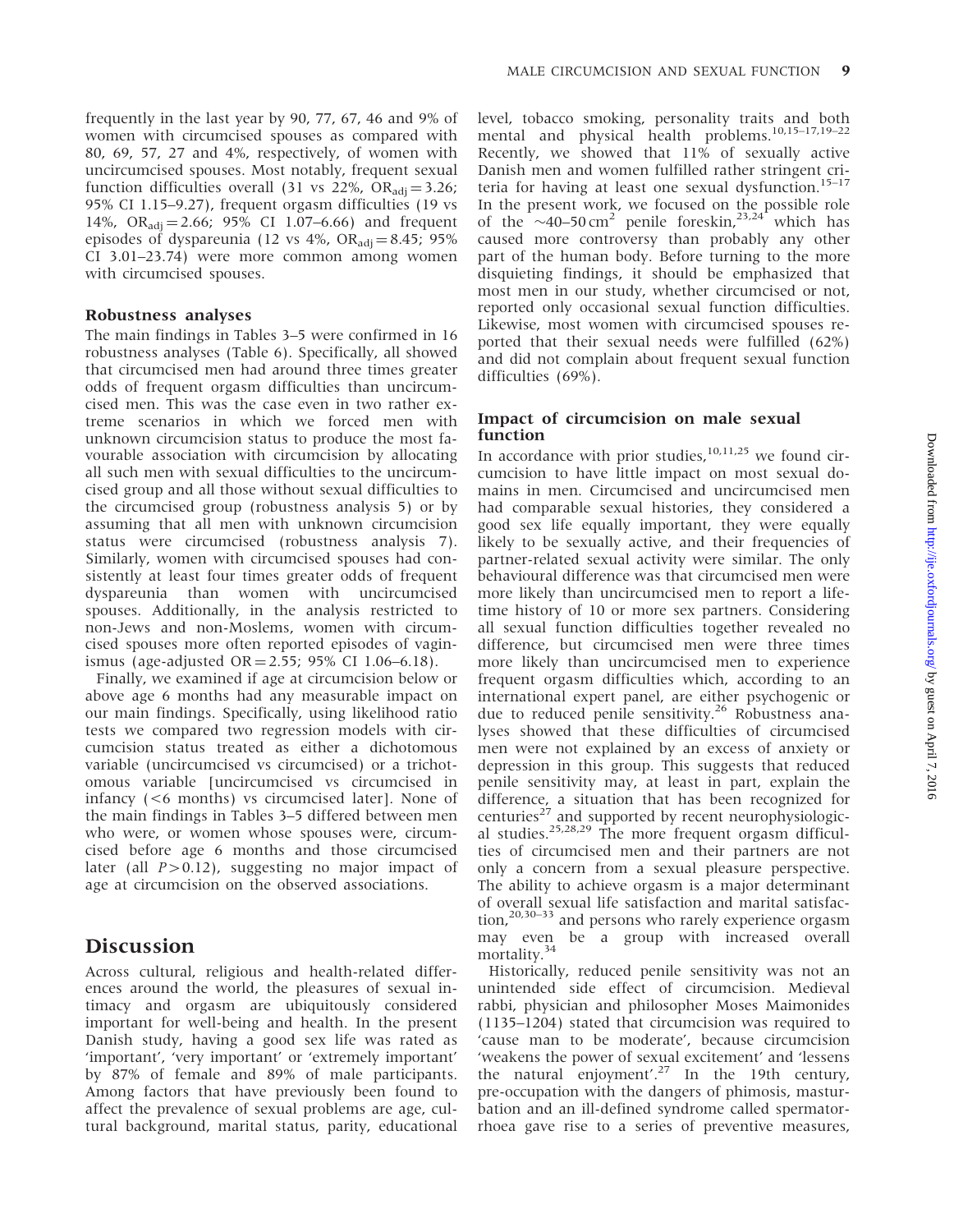Table 6 Robustness analyses; ORs with 95% CIs associated with male circumcision for selected sexual difficulties (vs no difficulties) in sexually active men and Table 6 Robustness analyses; ORs with 95% CIs associated with male circumcision for selected sexual difficulties (vs no difficulties) in sexually active men and women. Denmark 2005 women, Denmark 2005

|                                                                                                                                                                                                                                   | Men                             |                                                   |                                 | Women                                     |                                       |
|-----------------------------------------------------------------------------------------------------------------------------------------------------------------------------------------------------------------------------------|---------------------------------|---------------------------------------------------|---------------------------------|-------------------------------------------|---------------------------------------|
|                                                                                                                                                                                                                                   | Frequent orgasm<br>difficulties | Frequent sexual function<br>difficulties, overall | Frequent orgasm<br>difficulties | Frequent difficulties<br>with dyspareunia | Incomplete sexual needs<br>fulfilment |
| Main analyses (from Tables 3-5)                                                                                                                                                                                                   | 3.26 $(1.42 - 7.47)$            | 3.26 (1.15-9.27)                                  | 2.66 (1.07-6.66)                | $8.45(3.01-23.74)$                        | $2.09(1.05-4.16)$                     |
| Univariate analyses                                                                                                                                                                                                               | 3.21 (1.55-6.66)                | 3.01 $(1.26 - 7.19)$                              | $1.81(0.85-3.85)$               | $4.77(2.10-10.85)$                        | 1.76 (1.08-2.86)                      |
| Data restriction                                                                                                                                                                                                                  |                                 |                                                   |                                 |                                           |                                       |
| 1. Danish background <sup>a</sup>                                                                                                                                                                                                 | $3.53(1.53 - 8.14)$             | 3.39 (1.19-9.70)                                  | 3.11 (1.22-7.97)                | 8.48 (3.01-23.90)                         | 2.16 (1.05-4.44)                      |
| 2. Non-Jewish, non-Moslem background <sup>b</sup>                                                                                                                                                                                 | 2.89 (1.21-6.92)                | 3.28 (1.15-9.40)                                  | $3.37(1.28-8.90)$               | 8.77 (3.09-24.92)                         | $2.05(1.00-4.18)$                     |
| 3. Age interval 20-69 years <sup>c</sup>                                                                                                                                                                                          | $2.60(1.02 - 6.63)$             | 3.17 (1.11-9.05)                                  | 3.06 $(1.20 - 7.80)$            | 8.07 (2.88-22.59)                         | $2.07(1.03 - 4.14)$                   |
| Assumptions about unknown circumcision status                                                                                                                                                                                     |                                 |                                                   |                                 |                                           |                                       |
| 4. Unknown circumcision status, 'worst case' <sup>d</sup>                                                                                                                                                                         | $3.47(1.57 - 7.67)$             | 3.75 (1.37-10.26)                                 | $2.48(1.02 - 6.01)$             | 8.01 (2.91-22.05)                         | $4.20(2.35 - 7.52)$                   |
| 5. Unknown circumcision status, 'best case' <sup>e</sup>                                                                                                                                                                          | 2.53 (1.12-5.72)                | $1.51(0.66-3.49)$                                 | $1.69(0.73-3.91)$               | $4.25(1.62 - 11.18)$                      | $0.95(0.51 - 1.75)$                   |
| 6. Unknown circumcision status assumed to be uncircumcised                                                                                                                                                                        | $3.27(1.43 - 7.52)$             | 3.27 (1.15-9.31)                                  | $2.67(1.07 - 6.68)$             | 8.57 (3.05-24.08)                         | $2.02(1.02 - 4.01)$                   |
| 7. Unknown circumcision status assumed to be circumcised <sup>8</sup>                                                                                                                                                             | $2.72(1.25-5.93)$               | $1.79(0.81-3.94)$                                 | $1.60(0.71-3.60)$               | 4.17 (1.60-10.91)                         | $2.06(1.24-3.42)$                     |
| Confounder selection                                                                                                                                                                                                              |                                 |                                                   |                                 |                                           |                                       |
| 8. Plus adj. for current depression or anxiety <sup>h</sup>                                                                                                                                                                       | 3.01 (1.30-6.96)                | 3.37 (1.18-9.61)                                  | 2.71 (1.08-6.78)                | $9.00(3.19-25.35)$                        | $2.12(1.07 - 4.21)$                   |
| 9. Plus adj. for chronic depression or anxiety                                                                                                                                                                                    | $3.23(1.40 - 7.43)$             | 3.19 (1.12-9.10)                                  | $2.65$ (1.06-6.62)              | 8.21 (2.92-23.06)                         | $2.07(1.04 - 4.11)$                   |
| 10. Plus adj. for current hypertension <sup>1</sup>                                                                                                                                                                               | $3.40(1.48 - 7.84)$             | 3.27 (1.15-9.32)                                  | 2.69 (1.08-6.71)                | 8.34 (2.95-23.56)                         | 2.11 (1.06-4.22)                      |
| 11. Plus adj. for current diabetes <sup>k</sup>                                                                                                                                                                                   | 3.43 (1.49-7.90)                |                                                   |                                 |                                           |                                       |
| 12. Plus adj. for smoker status <sup>1</sup>                                                                                                                                                                                      | 3.34 (1.45-7.68)                | 3.30 $(1.16 - 9.42)$                              | 2.74 (1.09-6.89)                | 8.36 (2.95-23.74)                         | $2.06(1.03 - 4.12)$                   |
| 13. Plus adj. for problems paying bills last year <sup>m</sup>                                                                                                                                                                    | 3.26 $(1.42 - 7.48)$            | 3.30 (1.16-9.39)                                  | $2.70(1.08-6.76)$               | 8.28 (2.96-23.21)                         | $2.12(1.06-4.23)$                     |
| 14. Minus adj. for frequency of sexual activity with a partner <sup>n</sup>                                                                                                                                                       | 3.42 $(1.50 - 7.80)$            | 3.03 (1.08-8.56)                                  | $2.33(0.96 - 5.66)$             | $7.64(2.78 - 21.01)$                      | 1.96 (1.10-3.52)                      |
| 15. Minus adj. for number of sex partners since age 15 years <sup>o</sup>                                                                                                                                                         | $3.14(1.37 - 7.19)$             | 3.26 (1.15-9.27)                                  | $2.67(1.07-6.66)$               | 8.17 (2.92-22.92)                         | $2.10(1.06 - 4.18)$                   |
| 16. Minus adj. for age at first sexual intercourse <sup>p</sup>                                                                                                                                                                   | $3.44(1.55 - 7.61)$             | 2.66 (1.00-7.09)                                  | $2.45(1.00 - 6.00)$             | 7.45 (2.69-20.65)                         | 2.06 (1.04-4.09)                      |
| Univariate ORs are adjusted only for age. As in the main analyses in Tables 3–5, ORs in robustness analyses 1–16 are adjusted for age, cultural background, membership of religious community, marital status, school<br>attendan |                                 |                                                   |                                 |                                           |                                       |

16.

<sup>a</sup>Analyses restricted to participants with at least one Danish-born parent. aAnalyses restricted to participants with at least one Danish-born parent.

<sup>b</sup>Analyses restricted to participants who were not Jews or Moslems. Specifically, analyses were carried out after exclusion of participants who reported that they were Jews or Moslems and those who reported that Analyses restricted to participants who were not Jews or Moslems. Specifically, analyses were carried out after exclusion of participants who reported that they were Jews or Moslems and those who reported that they were members of a religious community but failed to mention which religious community. they were members of a religious community but failed to mention which religious community.

'Analyses restricted to participants in the age interval 20-69 years. cAnalyses restricted to participants in the age interval 20–69 years.

<sup>d</sup>Participants with unknown circumcision status (or circumcision status of the spouse) treated to provide the most unfavourable association with circumcision. Specifically, participants with unknown circumcision status wh Participants with unknown circumcision status (or circumcision status of the spouse) treated to provide the most favourable association with circumcision. Specifically, participants with unknown circumcision  $P$ articipants with unknown circumcision status (or circumcision status of the spouse) treated to provide the most unfavourable association with circumcision. Specifically, participants with unknown circumcision eParticipants with unknown circumcision status (or circumcision status of the spouse) treated to provide the most favourable association with circumcision. Specifically, participants with unknown circumcision status who had sexual difficulties were all considered to be circumcised, whereas those with unknown circumcision status who did not have sexual difficulties were all considered to be uncircumcised. status who had sexual difficulties were all considered to be uncircumcised, whereas those with unknown circumcision status who did not have sexual difficulties were all considered to be circumcised. status who had sexual difficulties were all considered to be uncircumcised, whereas those with unknown circumcision status who did not have sexual difficulties were all considered to be circumcised

Participants with unknown circumcision status (or circumcision status of the spouse) considered to be uncircumcised. fParticipants with unknown circumcision status (or circumcision status of the spouse) considered to be uncircumcised. Participants with unknown circumcision status (or circumcision status of the spouse) considered to be circumcised. gParticipants with unknown circumcision status (or circumcision status of the spouse) considered to be circumcised.

"ORs additionally adjusted for a variable capturing participants (21% of men, 31% of women) who reported (i) suicidal thoughts or attempted suicide in the last year, (ii) current symptoms of chronic depression or hORs additionally adjusted for a variable capturing participants (21% of men, 31% of women) who reported (i) suicidal thoughts or attempted suicide in the last year, (ii) current symptoms of chronic depression or anxiety, (iii) feeling low-spirited, sad or unhappy in the last 2 weeks or (iv) problems of insomnia in the past 2 weeks. anxiety, (iii) feeling low-spirited, sad or unhappy in the last 2 weeks or (iv) problems of insomnia in the past 2 weeks.

ORs additionally adjusted for history (ever) of chronic depression or anxiety (7% of men, 12% of women). iORs additionally adjusted for history (ever) of chronic depression or anxiety (7% of men, 12% of women).

ORs additionally adjusted for current hypertension (12% of men, 12% of women). jORs additionally adjusted for current hypertension (12% of men, 12% of women).

FORs additionally adjusted for current diabetes (3% of men). Only one woman whose spouse was circumcised had diabetes. kORs additionally adjusted for current diabetes (3% of men). Only one woman whose spouse was circumcised had diabetes. ORs additionally adjusted for smoker status [current smokers (28% of men, 26% of women), former smokers (31% of men, 27% of women), never smokers (42% of men, 47% of women)]. lORs additionally adjusted for smoker status [current smokers (28% of men, 26% of women), former smokers (31% of men, 27% of women), never smokers (42% of men, 47% of women)].

"ORs additionally adjusted for a variable capturing participants who had problems paying their bills last year (7% of men, 8% of women). mORs additionally adjusted for a variable capturing participants who had problems paying their bills last year (7% of men, 8% of women).

ORs adjusted as in main analyses, except for frequency of sexual activity with a partner in the past year. nORs adjusted as in main analyses, except for frequency of sexual activity with a partner in the past year.

'ORs adjusted as in main analyses, except for number of sex partners since age 15 years. oORs adjusted as in main analyses, except for number of sex partners since age 15 years.

ORs adjusted as in main analyses, except for age at first sexual intercourse. pORs adjusted as in main analyses, except for age at first sexual intercourse.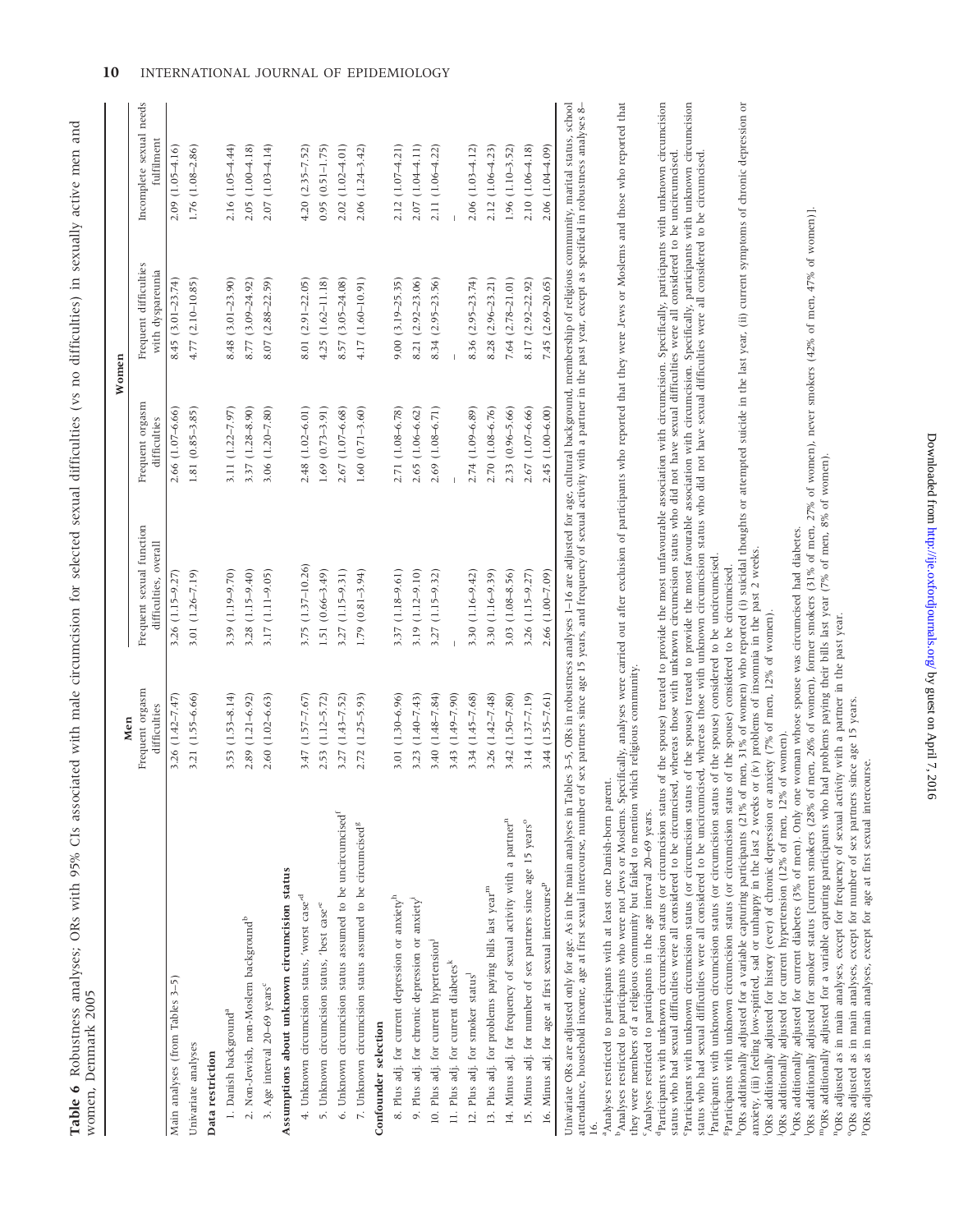including chastity belts, straight waistcoats, iatrogenic urethral inflammation and other measures to reduce sexual excitability.<sup>35</sup> These procedures eventually lost clinical relevance as circumcision grew in popularity to become the favoured method of preventing and treating the ill-regarded habit of masturbation.<sup>3</sup>

Logic suggests that amputation of the foreskin with its abundance of sensory nerve endings and specialized end organs<sup>8</sup> entails reduced penile sensitivity. Nevertheless, some authors maintain that there is either no difference in penile sensitivity between circumcised and uncircumcised men $42$  or that the reduced sensitivity is advantageous because it prolongs the intravaginal ejaculation latency time<sup>25,28</sup>. One small study that was briefly mentioned in Masters and Johnson's pioneer work on sexual physiology has been repeatedly, yet incorrectly, cited as evidence of no sensitivity loss following circumcision. Comparing 35 circumcised and 35 uncircumcised men, these authors disproved contemporary claims of *increased* sensitivity of the circumcised glans,<sup>43</sup> but their findings have been misused as evidence against the opposite concern, namely that circumcision may cause reduced penile sensitivity. Other underpowered reports,  $44-46$  including a much cited study of sexual function in 15 men before and after circumcision,<sup>44</sup> have led authors to conclude that circumcision has no impact on male sexual function. Other authors reached the opposite conclusion, namely that circumcision reduces penile sensitivity. $47-50$  As with the negative studies, however, these studies were small, based on self-selected participants, or lacked detailed accounts of the methods used.

In a few studies, $25,28,29$  participants measured the time from vaginal intromission to intravaginal ejaculation and were subjected to neurophysiologic testing. In Turkey, 42 men without penile pathology reported longer intravaginal ejaculation latency times after circumcision, $28$  and the reduced penile sensitivity was confirmed by increased post-circumcision pudendal nerve evoked potentials, which the authors attributed to the loss of sensory receptors.<sup>25</sup> In the USA, 91 circumcised and 68 uncircumcised men were subjected to the Semmes–Weinstein monofilament touch test. Five locations on the uncircumcised penis that are routinely removed at circumcision were found to be more sensitive than the ventral circumcision scar, the most sensitive part of the circumcised penis.<sup>29</sup>

Only two population-based studies can be meaningfully compared with our findings in men. $9-11$  Among 1410 US men aged 18–59 years, of whom  $\sim$ 75% were circumcised, prevalence estimates were 10% for erectile dysfunction and 8% for orgasm problems. These estimates are close to the prevalence of frequent erectile difficulties (10%) and frequent orgasm difficulties (11%) among circumcised men in our study, but premature ejaculation was much more common in the US survey (31%) than in ours (12%). In agreement with our findings, the authors reported no association of circumcision status with sexual dysfunction overall or with premature ejaculation  $(OR = 0.87)$ , erectile dysfunction (OR = 1.30) or low desire (OR = 1.64).<sup>10</sup> Unfortunately, the authors did not present an OR for the association between circumcision status and orgasm difficulties, the only male difficulty that was associated with circumcision status in our study. A survey of 10 173 Australian men aged 16–59 years showed a number of associations between sociodemographic and cultural factors on one side and circumcision status on the other. However, because the authors adjusted only for age when evaluating possible associations between circumcision status and sexual dysfunctions, the reported reduced rates of dyspareunia and erectile difficulties in circumcised men are hard to interpret.<sup>11</sup>

Two randomized trials evaluating the impact of male circumcision on risk of female-to-male transmission of HIV included personal interviews to address possible side effects of circumcision on sexual function and sexual satisfaction.<sup>51,52</sup> Among 18- to 24-year-old men in Kenya, $52$  the overall prevalence of sexual problems decreased from 24% at baseline to 6% 2 years after the circumcision. The authors provided no explanation for this noticeable decline in sexual problems over time but felt reassured by a similar drop in sexual problems in the uncircumcised group (26% at baseline; 6% at 2 years). Measurement problems and drop out of men who experienced sexual problems during follow-up but were reluctant to report them in a personal interview with representatives of the circumcision team need consideration. Among 15- to 49-year-old men in neighbouring Uganda, $51$  the prevalence of sexual difficulties was implausibly low and remained unchanged during follow-up. Specifically, 98.9% of circumcised men and 99.9% of uncircumcised men reported satisfaction with sexual intercourse at 12 months. As pointed out by others, bias needs consideration in these African studies because interviewers were not blinded to participants' circumcision status.<sup>53</sup>

#### Impact of circumcision on female sexual function

Studies on the impact of male circumcision on women's sexual functioning are generally small or hampered by questionable, or overtly flawed, methodologies.54–58 In one study, 145 mothers in Iowa, USA, expressed a clear preference for the circumcised penis. However, considering that 83% of participants had no sexual experience with uncircumcised men and 89% had their sons circumcised shortly before the interview, any other result would have been surprising.<sup>54</sup> In another US survey, 139 women who had sexual experience with both circumcised and uncircumcised men reported that they more often achieved orgasm with an uncircumcised partner. However, because participants were recruited through an anticircumcision newsletter, results should be viewed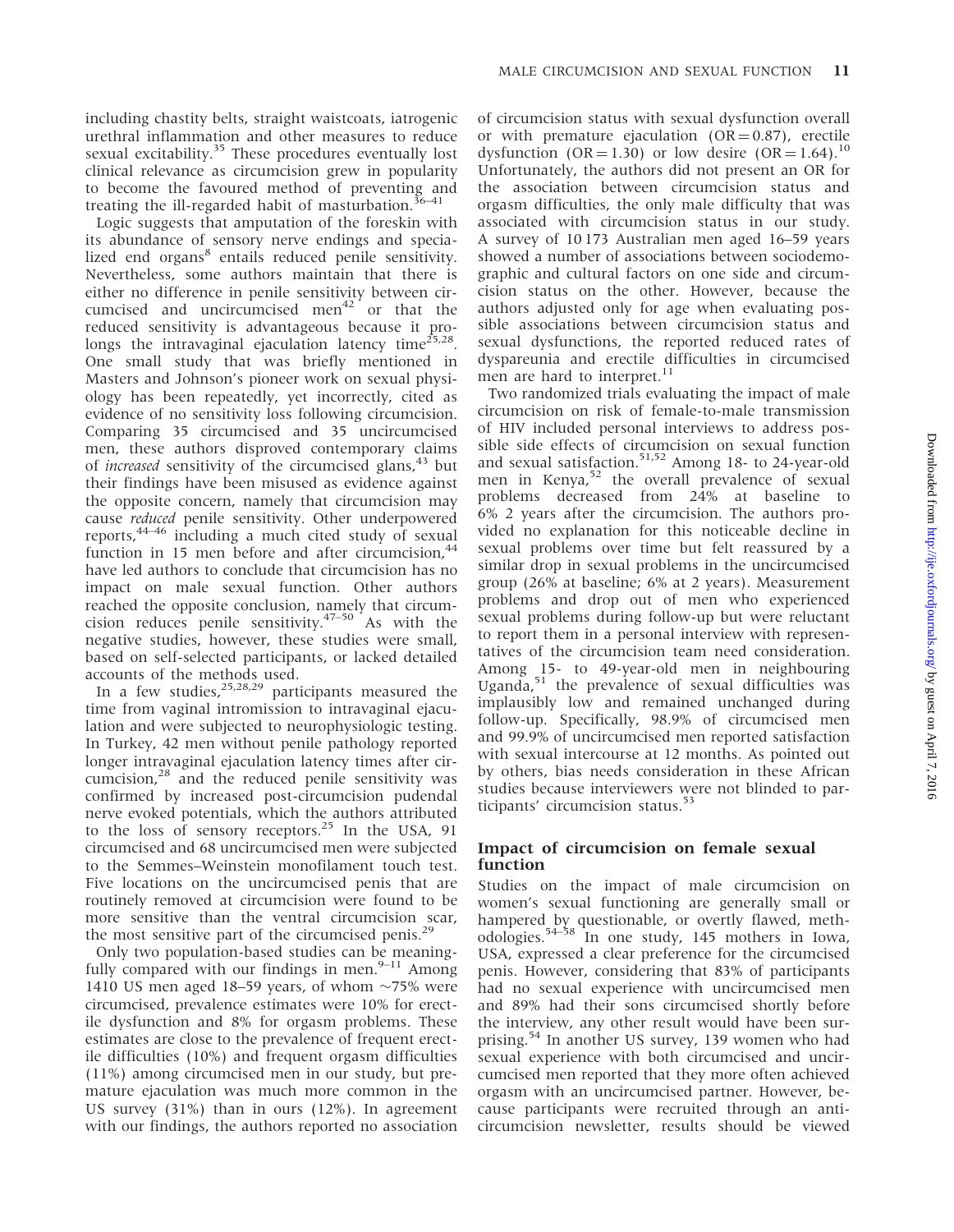with scepticism.<sup>55</sup> Among 35 women in Australia, participants were more likely to have experienced vaginal dryness with circumcised partners, but insufficient methodological detail was provided.<sup>58</sup> Authors in a circumcision trial in Africa reported similar or greater levels of sexual satisfaction among female partners after the spouse's circumcision.<sup>56</sup> However, by focusing on changes in overall sexual satisfaction, readers were uninformed about the actual levels of sexual satisfaction reported. This is potentially problematic, considering the implausibly high levels of sexual satisfaction reported by men in that same study. $51$ 

Nowadays, most people will agree that, at least within the frames of heterosexual marriage, the ability of men and women to experience sexual intimacy and orgasm is important to health and well-being. According to the WHO, approximately 660 million men, 30–33% of the world's male population, have been circumcised as a matter of parental decision before age 15 years.<sup>59</sup> Consequently, our findings of increased rates of orgasm difficulties in circumcised men and of a variety of sexual troubles among their spouses are potentially relevant to millions of people around the world.

#### Strengths and limitations

Our study is the first population-based study in Europe to examine possible sexual consequences of circumcision and the first to systematically address associations between circumcision status and sexual difficulties in both men and women. Other assets include the large size of our study, and the fact that Denmark with its relatively liberal views on sexual matters is a favourable setting for collecting this kind of sensitive information.<sup>60</sup>

Neonatal circumcision is uncommon in Denmark, explaining the low overall prevalence of circumcision in this country. Of circumcised male participants in our study, only 15% had been circumcised before age 6 months; among spouses of female participants, the corresponding proportion was 28%. Consequently, our study had limited statistical power to address in detail whether observed associations with sexual difficulties applied particularly to neonatal circumcisions or operations performed after infancy. We observed no difference between those circumcised before or after age 6 months, but this should be studied further in other settings where neonatal circumcision is more common.

With overall participation rates of 48% among men and 54% among women, our findings need cautious interpretation. Participants tended to be healthier and better educated and were more often married, middle-aged and residing outside the capital area than non-participants. Higher participation rates in  $US<sup>9</sup>$  (79%) and Australian<sup>11</sup> (69%) surveys are probably partly explained by their age restriction to persons <60 years. Reassuringly, restriction to 20- to

69-year-old participants (robustness analysis 3) confirmed our main findings. Theoretically, links between circumcision and sexual dysfunction may be overestimated in our study if higher proportions of sexually well-functioning circumcised men or women with circumcised spouses declined the invitation to take part in the study than corresponding proportions of sexually well-functioning uncircumcised men or spouses of such men. Considering that circumcision is an uncommon procedure in Denmark that rarely causes public attention, selective participation in a general health survey based on one's circumcision status or, among women, the circumcision status of one's spouse seems unlikely. A more relevant limitation is that our findings were limited to participants who had been sexually active with a partner in the last year. Consequently, the degree to which our findings are generalizable to the entire Danish population is uncertain. However, with due socioeconomic reservations, our findings are likely to apply to that majority of Danish men and women who are sexually active with a partner.

As mentioned, our findings need re-examination in settings where neonatal circumcision is more prevalent. Of note, however, they were not the result of unadjusted cultural or religious factors among groups that practice routine circumcision; all main findings were confirmed in robustness analyses restricted to non-Jews and non-Moslems or those with at least one Danish-born parent.

Current evidence shows no role for circumcision in preventing HIV transmission in industrialized parts of the world<sup>61,62</sup> or in reducing the male-to-female transmission of HIV in sub-Saharan Africa.<sup>63</sup> Actually, there are reports of increased risk of HIV transmission during circumcision in resource-poor countries.<sup>64</sup> However, randomized trials<sup>6</sup> have shown that circumcision carried out with appropriate surgical techniques and sterilization procedures may reduce the female-to-male transmission of HIV in Africa. The WHO strategic plan for sexual and reproductive health during 2010–15 includes 'support to countries to monitor the quality and acceptability of male circumcision services as they expand in the African Region and elsewhere' as well as research 'to assess the safety, effectiveness and acceptability of medical devices to facilitate expansion of male circumcision services'.<sup>65</sup> If, as suggested by our findings, circumcision is associated with non-trivial sexual difficulties in a substantial proportion of men and their partners, the continued promotion of male circumcision will constitute an ethical dilemma. Several studies document a widespread belief among African men that circumcised men have better penile sensitivity, enjoy sex more and confer more sexual pleasure to their partners, and these beliefs are among the central arguments for accepting the operation.<sup>66,67</sup> Our study should stimulate an unbiased quest for additional large-scale data on possible sexual consequences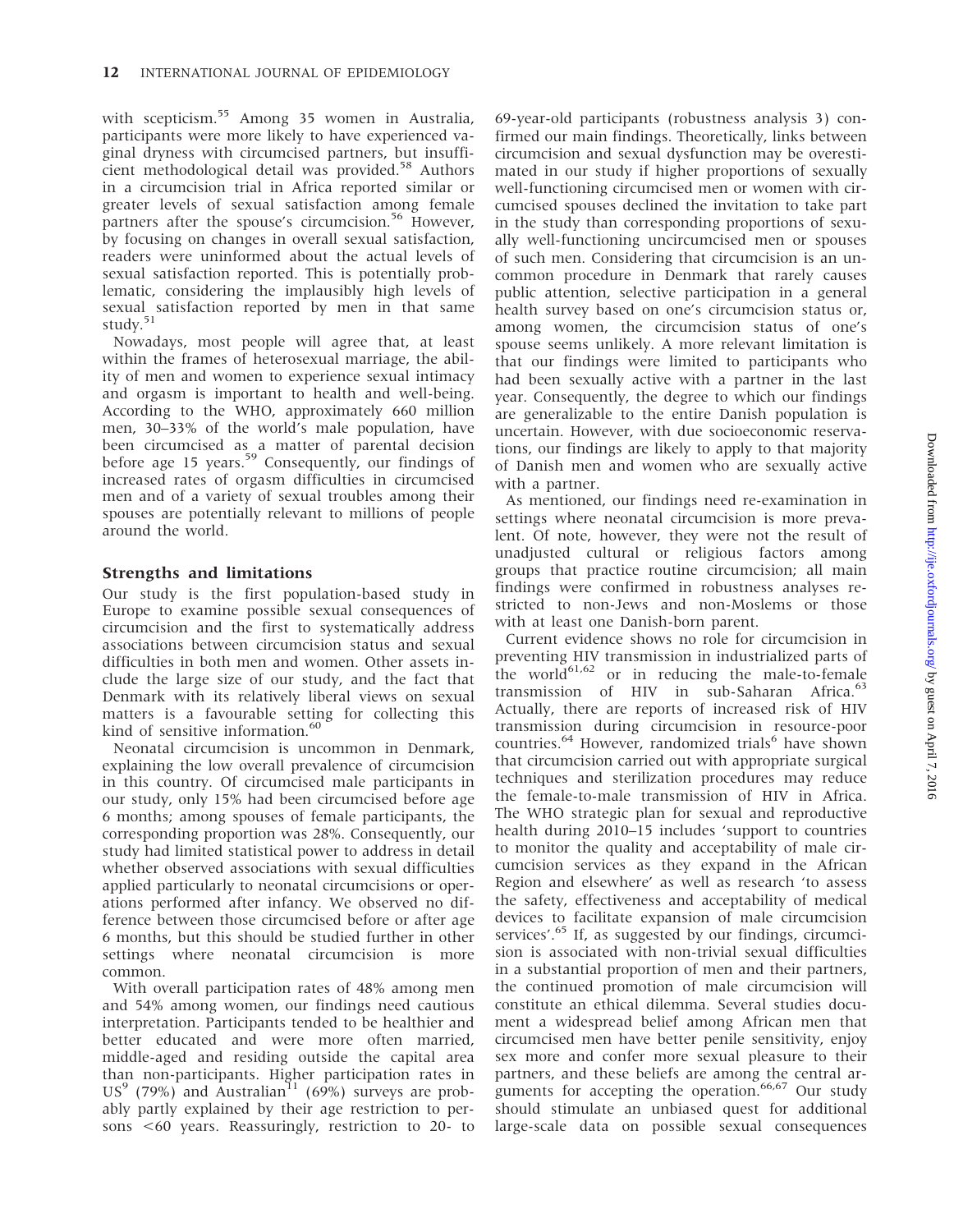of circumcision. In ongoing WHO-sponsored circumcision programmes, we suggest the incorporation of rigorous epidemiological studies of the possible sexual consequences of circumcision. In collaboration with local circumcision programme managers, such activities should be carried out by independent teams of researchers guided by sexual health experts and epidemiologists. In this way, the WHO would signal its dedication to ensuring sexual rights for all, along with its commitment to fighting the HIV epidemic in sub-Saharan Africa.

# **Conclusions**

Our study shows hitherto unrecognized associations between male circumcision and sexual difficulties in both men and women. While confirmatory findings in other settings are warranted, notably from areas where neonatal circumcision is more common, our findings may inform doctors and parents of baby boys for whom the decision of whether or not to circumcise is not dictated by religious or cultural traditions. Additionally, since it appears from our study

that both men and women may have fewer sexual problems when the man is uncircumcised, and because preputial plasties may sometimes serve as suitable alternatives to standard circumcision, our study may stimulate a more conservative, tissue-preserving attitude in situations where foreskin pathology requires surgical intervention.

# Acknowledgements

This work was carried out without project-specific funding. We thank Dr Christian Graugaard for valuable input during the construction of the sexual health questions in the Health and Morbidity Study questionnaire.

Conflicts of interest: M.F. has been an author of articles on the possible role of male circumcision in relation to penile cancer risk and has taken part in national debates about the ethics surrounding male and female circumcision. M.L. and M.G. declare that they have no conflicts of interest.

#### KEY MESSAGES

- Few large-scale population-based studies have addressed the possible impact of male circumcision on sexual function in men and women.
- In the first population-based study on the subject in Europe, we explored associations of circumcision status with sexual experiences and current difficulties with sexual desire, sexual needs fulfilment and sexual functioning.
- Generally, sexual experiences and sexual desire were similar in circumcised and uncircumcised men and in women with circumcised and uncircumcised spouses. However, circumcision was associated with frequent orgasm difficulties in men and with a variety of frequent sexual difficulties in women, notably orgasm difficulties, dyspareunia and a sense of incomplete sexual needs fulfilment.
- Methodologically rigorous studies of these matters in areas where circumcision is more common are warranted.

# References

- <sup>1</sup> Gairdner D. The fate of the foreskin: a study of circumcision. Br Med J 1949;2:1433–37.
- <sup>2</sup> Øster J. Further fate of the foreskin. Incidence of preputial adhesions, phimosis, and smegma among Danish schoolboys. Arch Dis Child 1968;43:200-03.
- <sup>3</sup> Van Howe RS. Effect of confounding in the association between circumcision status and urinary tract infection. J Infect 2005;51:59–68.
- <sup>4</sup> Prais D, Shoov-Furman R, Amir J. Is ritual circumcision a risk factor for neonatal urinary tract infections? Arch Dis Child 2009;94:191–94.
- <sup>5</sup> American Academy of Pediatrics Task Force on Circumcision. Circumcision Policy Statement. Pediatrics 1999;103:686–93.
- <sup>6</sup> Siegfried N, Muller M, Deeks JJ, Volmink J. Male circumcision for prevention of heterosexual acquisition of HIV in men. Cochrane Database Syst Rev 2009;2:CD003362.
- Learman LA. Neonatal circumcision: a dispassionate analysis. Clin Obstet Gynecol 1999;42:849-59.
- <sup>8</sup> Taylor JR, Lockwood AP, Taylor AJ. The prepuce: specialized mucosa of the penis and its loss to circumcision. Br J Urol 1996;77:291–95.
- <sup>9</sup> Laumann EO, Masi CM, Zuckerman EW. Circumcision in the United States. Prevalence, prophylactic effects, and sexual practice. JAMA 1997;277:1052–57.
- Laumann EO, Paik A, Rosen RC. Sexual dysfunction in the United States: prevalence and predictors. JAMA 1999; 281:537–44.
- <sup>11</sup> Richters J, Smith AM, de Visser RO, Grulich AE, Rissel CE. Circumcision in Australia: prevalence and effects on sexual health. Int J STD AIDS 2006;17:547–54.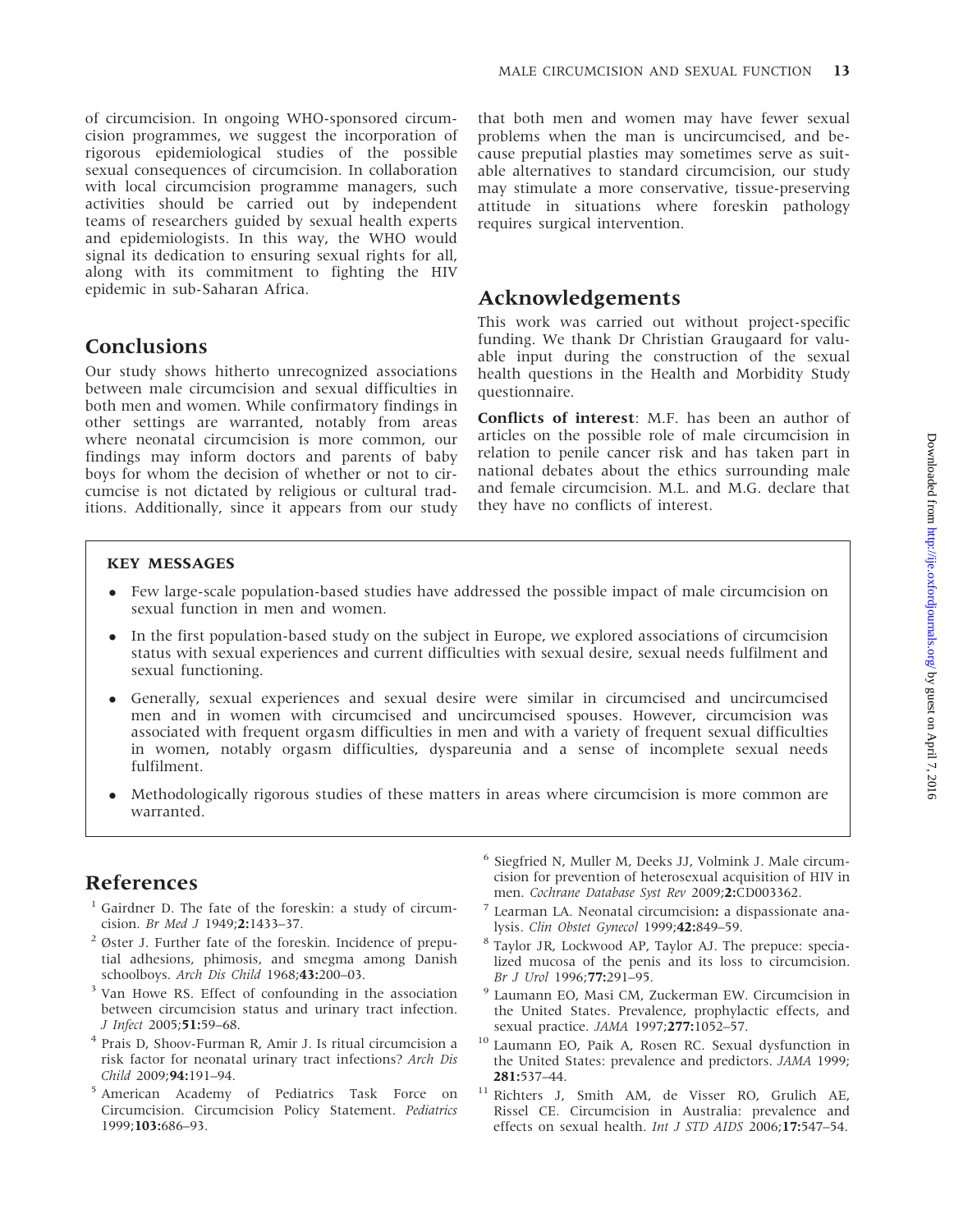- <sup>12</sup> Frisch M, Friis S, Kjær SK, Melbye M. Falling incidence of penis cancer in an uncircumcised population (Denmark 1943–90). Br Med J 1995;311:1471.
- <sup>13</sup> Rasmussen NK, Kjøller M. The National Institute of Public Health's program for health and morbidity surveys [in Danish]. Ugeskr Læger 2004;166:1438-41.
- <sup>14</sup> Pedersen CB, Gøtzsche H, Møller JO, Mortensen PB. The Danish Civil Registration System. A cohort of eight million persons. Dan Med Bull 2006;53:441–49.
- <sup>15</sup> Christensen BS, Grønbæk M, Osler M et al. Sexual dysfunctions and difficulties in Denmark: prevalence and associated sociodemographic factors. Arch Sex Behav 2011;40:121–32
- <sup>16</sup> Christensen BS, Grønbæk M, Osler M et al. Associations between physical and mental health problems and sexual dysfunctions in sexually active Danes. J Sex Med 2011; doi: 10.1111/j.1743-6109.2010.02145.x [Epub 22 December 2010].
- <sup>17</sup> Christensen BS, Grønbæk M, Pedersen BV et al. Associations of unhealthy lifestyle factors with sexual inactivity and sexual dysfunctions in Denmark. J Sex Med 2011; doi: 10.1111/j.1743-6109.2011.02291.x [Epub 13 May 2011].
- <sup>18</sup> SAS institute Inc. Chapter 42. The LOGISTIC Procedure. In: SAS/STAT 9.1 User's Guide. 2nd edn. Cary, NC: SAS Institute, 2004, pp. 2279–468.
- <sup>19</sup> Call-Hosenfeld JS, Jaramillo SA, Legault C et al. Correlates of sexual satisfaction among sexually active postmenopausal women in the Women's Health Initiative-Observational Study. J Gen Intern Med 2008;23: 2000–09.
- <sup>20</sup> Fugl-Meyer KS, Öberg K, Lundberg PO, Lewin B, Fugl-Meyer A. On orgasm, sexual techniques, and erotic perceptions in 18- to 74-year-old Swedish women. J Sex Med 2006;3:56–68.
- <sup>21</sup> Harris JM, Cherkas LF, Kato BS, Heiman JR, Spector TD. Normal variations in personality are associated with coital orgasmic infrequency in heterosexual women: a population-based study. J Sex Med 2008;5:1177-83.
- <sup>22</sup> Song SH, Jeon H, Kim SW, Paick JS, Son H. The prevalence and risk factors of female sexual dysfunction in young Korean women: an internet-based survey. J Sex Med 2008;5:1694–701.
- <sup>23</sup> Werker PM, Terng AS, Kon M. The prepuce free flap: dissection feasibility study and clinical application of a super-thin new flap. Plast Reconstr Surg 1998;102:1075-82.
- <sup>24</sup> Kigozi G, Wawer M, Ssettuba A et al. Foreskin surface area and HIV acquisition in Rakai, Uganda (size matters). AIDS 2009;23:2209–13.
- <sup>25</sup> Senol MG, Sen B, Karademir K, Sen H, Saracoglu M. The effect of male circumcision on pudendal evoked potentials and sexual satisfaction. Acta Neurol Belg 2008;108: 90–93.
- <sup>26</sup> McMahon CG, Abdo C, Incrocci L et al. Disorders of orgasm and ejaculation in men. J Sex Med 2004;1:58–65.
- <sup>27</sup> Maimonides M. The Guide for the Perplexed. Translated from the original Arabic text by M. Friedlander, PhD, 1904, available [http://www.teachittome.com/seforim2/](www.teachittome.com/seforim2/seforim/the_guide_for_the_perplexed.pdf) [seforim/the\\_guide\\_for\\_the\\_perplexed.pdf](www.teachittome.com/seforim2/seforim/the_guide_for_the_perplexed.pdf) (1 June 2011, date last accessed).
- $28$  Senkul T, Iseri C, Sen B et al. Circumcision in adults: effect on sexual function. Urology 2004;63:155-58.
- <sup>29</sup> Sorrells ML, Snyder JL, Reiss MD et al. Fine-touch pressure thresholds in the adult penis. Br J Urol Int 2007;99: 864–69.
- <sup>30</sup> Haavio-Mannila E, Kontula O. Correlates of increased sexual satisfaction. Arch Sex Behav 1997;26:399-419.
- Haning RV, O'Keefe SL, Randall EJ et al. Intimacy, orgasm likelihood, and conflict predict sexual satisfaction in heterosexual male and female respondents. J Sex Marital Ther 2007;33:93–113.
- <sup>32</sup> Philippsohn S, Hartmann U. Determinants of sexual satisfaction in a sample of German women. J Sex Med 2009; 6:1001–10.
- <sup>33</sup> Santtila P, Wager I, Witting K et al. Discrepancies between sexual desire and sexual activity: gender differences and associations with relationship satisfaction. J Sex Marital Ther 2008;34:29–42.
- <sup>34</sup> Smith GD, Frankel S, Yarnell J. Sex and death: are they related? Findings from the Caerphilly Cohort Study. Br Med J 1997;315:1641-44.
- <sup>35</sup> Darby R. Pathologizing male sexuality: Lallemand, spermatorrhea, and the rise of circumcision. J Hist Med Allied Sci 2005;60:283-319.
- <sup>36</sup> Darby R. The masturbation taboo and the rise of routine male circumcision: a review of the historiography. J Soc Hist 2003;36:737–57.
- <sup>37</sup> Lallemand M. A Practical Treatise on the Causes, Symptoms and Treatment of Spermatorrhoea. Philadelphia: Blanchard and Lea, 1858.
- <sup>38</sup> Hutchinson J. On circumcision as preventive of masturbation. Arch Surg 1890;2:267–68.
- <sup>39</sup> Kellogg JH. Treatment for Self-abuse and its Effects. Plain Facts for Old and Young. Burlington, Iowa: F. Segner & Co, 1881.
- <sup>40</sup> Moses MJ. The value of circumcision as a hygienic and therapeutic measure. N Y Med J 1871;14:368-74.
- <sup>41</sup> Johnson AAW. On an injurious habit occasionally met with in infancy and early childhood. Lancet 1860:I: 344–45.
- <sup>42</sup> Morris BJ. Why circumcision is a biomedical imperative for the 21st century. Bioessays 2007;29:1147-58.
- <sup>43</sup> Masters W, Johnson V. Human Sexual Response. Boston, MA: Little, Brown & Co, 1966, pp. 189–91.
- <sup>44</sup> Collins S, Upshaw J, Rutchik S et al. Effects of circumcision on male sexual function: debunking a myth? J Urol 2002;167:2111–12.
- <sup>45</sup> Bleustein CB, Fogarty JD, Eckholdt H, Arezzo JC, Melman A. Effect of neonatal circumcision on penile neurologic sensation. Urology 2005;65:773–77.
- <sup>46</sup> Payne K, Thaler L, Kukkonen T, Carrier S, Binik Y. Sensation and sexual arousal in circumcised and uncircumcised men. J Sex Med 2007;4:667–74.
- <sup>47</sup> Fink KS, Carson CC, DeVellis RF. Adult circumcision outcomes study: effect on erectile function, penile sensitivity, sexual activity and satisfaction. J Urol 2002;167:2113-16.
- <sup>48</sup> Boyle GJ, Bensley GA. Adverse sexual and psychological effects of male infant circumcision. Psychol Rep 2001;88: 1105–06.
- <sup>49</sup> Denniston GC. Circumcision and sexual pleasure. In: Denniston GC, Hodges FM, Milos MF (eds). Flesh and Blood - Perspectives on the Problem of Circumcision in Contemporary Society. New York: Kluwer Academic Publishers, 2004, pp. 45–54.